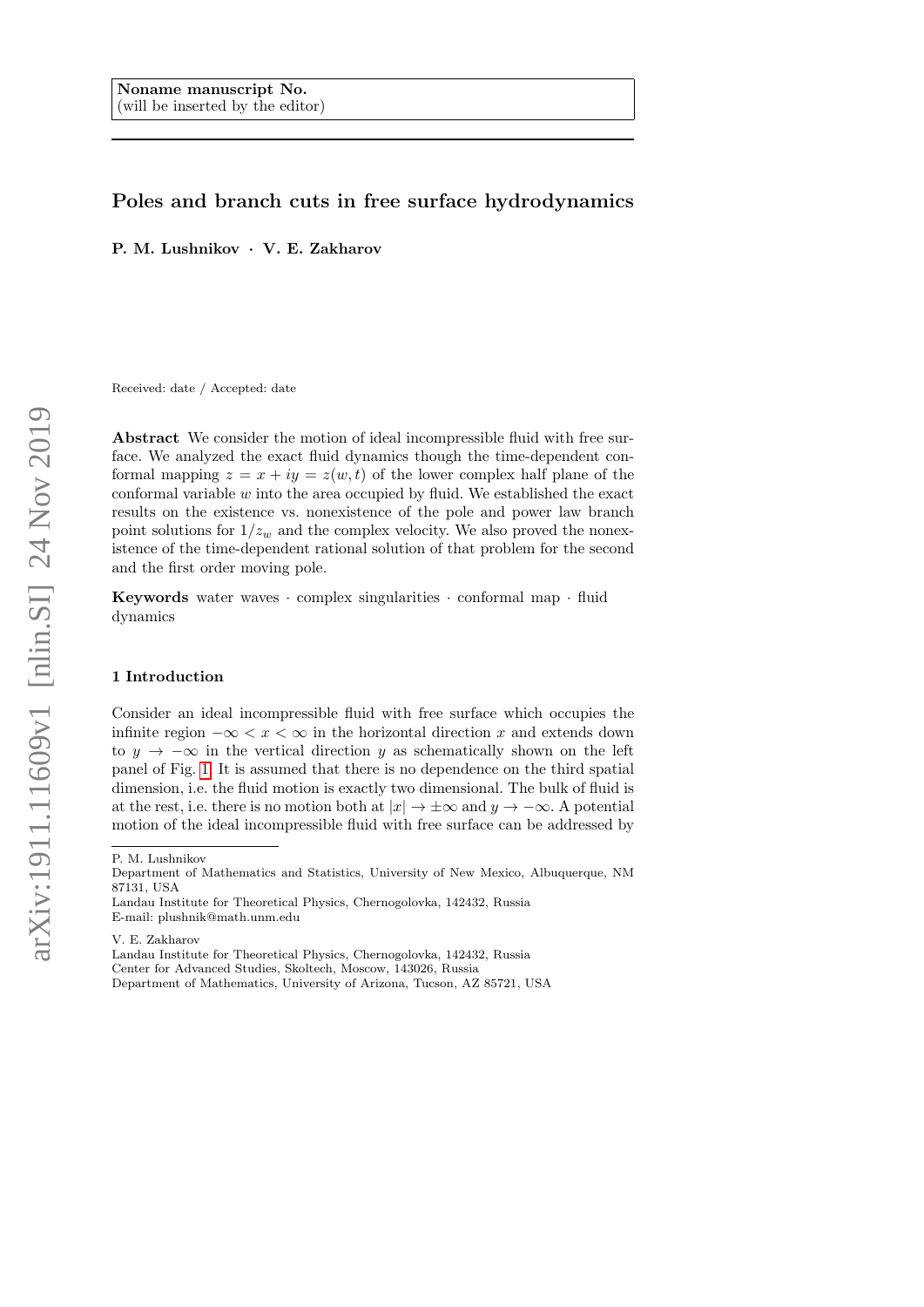

<span id="page-1-0"></span>Fig. 1 Shaded area represents the domain occupied by fluid in the physical plane  $z = x+iy$ (left) and the same domain in  $w = u + iv$  plane (right). Thick solid lines correspond to the fluid's free surface.

a time-dependent conformal mapping

<span id="page-1-1"></span>
$$
z(w,t) = x(w,t) + iy(w,t)
$$
\n<sup>(1)</sup>

of the lower complex half-plane  $\mathbb{C}^-$  of the auxiliary complex variable  $w \equiv$  $u + iv$ ,  $-\infty < u < \infty$ , into the area in  $(x, y)$  plane occupied by the fluid. Here the real line  $v = 0$  is mapped into the fluid free surface (see Fig. [1\)](#page-1-0) and  $\mathbb{C}^-$  is defined by the condition  $-\infty < v \leq 0$ . The time-dependent fluid free surface is represented in the parametric form as

<span id="page-1-4"></span>
$$
x = x(u, t), \ y = y(u, t). \tag{2}
$$

A decay of perturbation of fluid beyond flat surface at  $x(u, t) \rightarrow \pm \infty$  and/or  $y \rightarrow -\infty$  requires that

<span id="page-1-5"></span>
$$
z(w,t) \to w \text{ for } |w| \to \infty, \ w \in \mathbb{C}^-.
$$
 (3)

The conformal mapping [\(1\)](#page-1-1) implies that  $z(w, t)$  is the analytic function of  $w \in \mathbb{C}^-$  and

<span id="page-1-7"></span>
$$
z_w \neq 0 \text{ for any } w \in \mathbb{C}^-.
$$
 (4)

To account for the fluid motion one considers a complex velocity potential  $\Pi(z,t),$ 

<span id="page-1-3"></span>
$$
\Pi = \Phi + i\Theta. \tag{5}
$$

where  $\Phi(\mathbf{r},t)$  is the velocity potential determined by the condition that the fluid velocity **v** is the potential one,  $\mathbf{v} = \nabla \Phi$ , and  $\Theta$  is the stream function  $\Theta$ defined by

<span id="page-1-2"></span>
$$
\Theta_x = -\Phi_y \text{ and } \Theta_y = \Phi_x. \tag{6}
$$

The incompressibility condition  $\nabla \cdot \mathbf{v} = 0$  implies the Laplace equation  $\nabla^2 \Phi = 0$ inside fluid, i.e.  $\Phi$  is the harmonic function inside fluid. Eqs. [\(6\)](#page-1-2) are the Cauchy-Riemann equations ensuring the analyticity of  $\Pi(z, t)$  in the domain of z plane occupied by the fluid so  $\Theta$  is the harmonic conjugate of  $\Phi$ . Without loss of generality, we assume a zero Dirichlet boundary condition (BC) for  $\Pi$  as

<span id="page-1-6"></span>
$$
\Pi \to 0 \quad \text{for} \quad |x| \to \infty \text{ or } y \to -\infty. \tag{7}
$$

The conformal mapping [\(1\)](#page-1-1) ensures that the function  $\Pi(z,t)$  [\(5\)](#page-1-3) transforms into  $\Pi(w,t)$  which is the analytic function of w for  $w \in \mathbb{C}^-$  (in the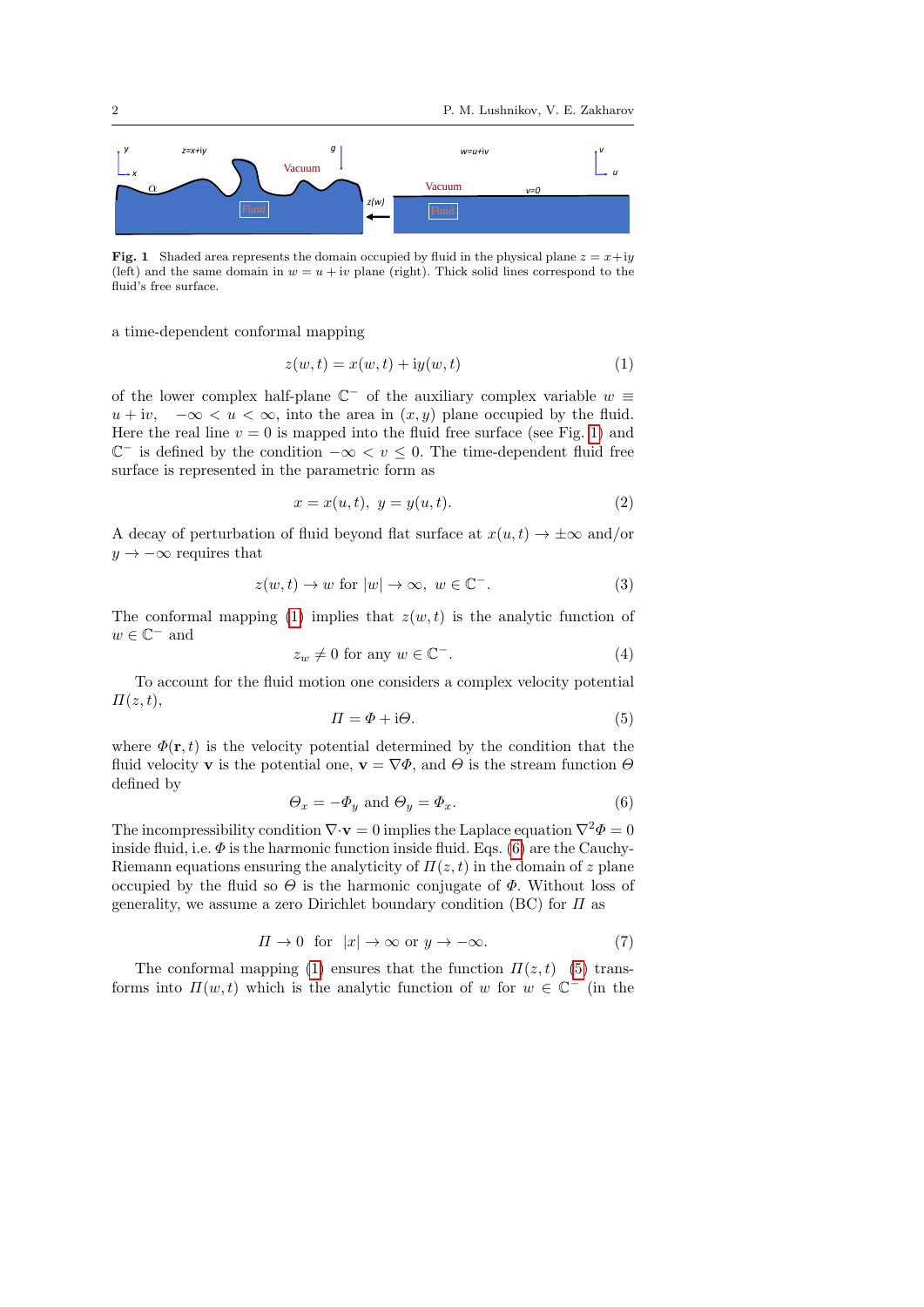bulk of fluid). Here and below we abuse the notation and use the same symbols for functions of either  $w$  or  $z$  (in other words, we assume that e.g.  $\Pi(w, t) = \Pi(z(w, t), t)$  and remove  $\tilde{\ }$  sign). The conformal transformation [\(1\)](#page-1-1) also ensures the Cauchy-Riemann equations  $\Theta_u = -\Phi_v$ ,  $\Theta_v = \Phi_u$  in w plane.

BCs at the free surface are time-dependent and consist of kinematic and dynamic BCs. A kinematic BC ensures that free surface moves with the normal velocity component  $v_n$  of fluid particles at the free surface. Motion of the free surface is determined by a time derivative of the parameterization [\(2\)](#page-1-4) while the kinematic BC is given by a projection of  $\bf{v}$  into the normal direction as

<span id="page-2-0"></span>
$$
\mathbf{n} \cdot (x_t, y_t) = v_n \equiv \mathbf{n} \cdot \nabla \Phi|_{x = x(u,t), y = y(u,t)},
$$
\n(8)

where  $\mathbf{n} = \frac{(-y_u, x_u)}{(x^2 + u^2)^{1/2}}$  $\frac{(-y_u, x_u)}{(x_u^2 + y_u^2)^{1/2}}$  is the outward unit normal vector to the free surface and subscripts here and below means partial derivatives,  $x_t \equiv \frac{\partial x(u,t)}{\partial t}$  etc.

A dynamic BC is given by the time-dependent Bernoulli equation (see e.g. [\[24\]](#page-14-0)) at the free surface,

<span id="page-2-1"></span>
$$
\left(\Phi_t + \frac{1}{2} \left(\nabla \Phi\right)^2 + gy\right)\bigg|_{x=x(u,t), y=y(u,t)} = -P_\alpha,\tag{9}
$$

where g is the acceleration due to gravity and  $P_{\alpha} = -\frac{\alpha (x_uy_{uu}-x_{uu}y_u)}{(x^2+y_u)^{3/2}}$  $\frac{x_uy_{uu}-x_{uu}y_u}{(x_u^2+y_u)^{3/2}}$  is the pressure jump at the free surface due to the surface tension coefficient  $\alpha$ . Here without loss of generality we assumed that pressure is zero above the free surface (i.e. in vacuum). Also below in this paper we assume zero surface tension  $\alpha = 0$ . All results below apply both to the surface gravity wave case  $(g > 0)$  and the Rayleigh-Taylor problem  $(g < 0)$ .

Eqs.  $(8)$  and  $(9)$  together with the analyticity (with respect to the independent variable w) of both  $z(w, t)$  and  $\Pi(w, t)$  inside fluid form a closed set of equations which is equivalent to Euler equations for dynamics of ideal fluid with free surface. The idea of using time-dependent conformal transformation like [\(1\)](#page-1-1) to address free surface dynamics of ideal fluid was exploited by several authors including [\[33,](#page-15-0) [31,](#page-14-1) [37,](#page-15-1) [38,](#page-15-2) [15,](#page-14-2) [8,](#page-14-3) [9,](#page-14-4) [10,](#page-14-5) [43\]](#page-15-3). We follow the approach of Refs. [\[15,](#page-14-2) [41,](#page-15-4) [16\]](#page-14-6) to transform from the unknowns  $z(w, t)$  and  $\Pi(w, t)$  into new equivalent "Dyachenko" variables ([\[13\]](#page-14-7))

<span id="page-2-4"></span>
$$
R = \frac{1}{z_w},\tag{10}
$$

<span id="page-2-5"></span><span id="page-2-3"></span><span id="page-2-2"></span>
$$
V = i\frac{\partial \Pi}{\partial z} = iRT_{w}.\tag{11}
$$

Then the dynamical equations at the real line  $w = u$  take the following complex form [\[13\]](#page-14-7):

∂R

$$
\frac{\partial R}{\partial t} = \mathbf{i} \left( U R_u - R U_u \right),\tag{12}
$$

$$
U = \hat{P}^{-}(R\bar{V} + \bar{R}V), \quad B = \hat{P}^{-}(V\bar{V}), \tag{13}
$$

$$
\frac{\partial V}{\partial t} = \mathbf{i} \left[ U V_u - R B_u \right] + g(R - 1),\tag{14}
$$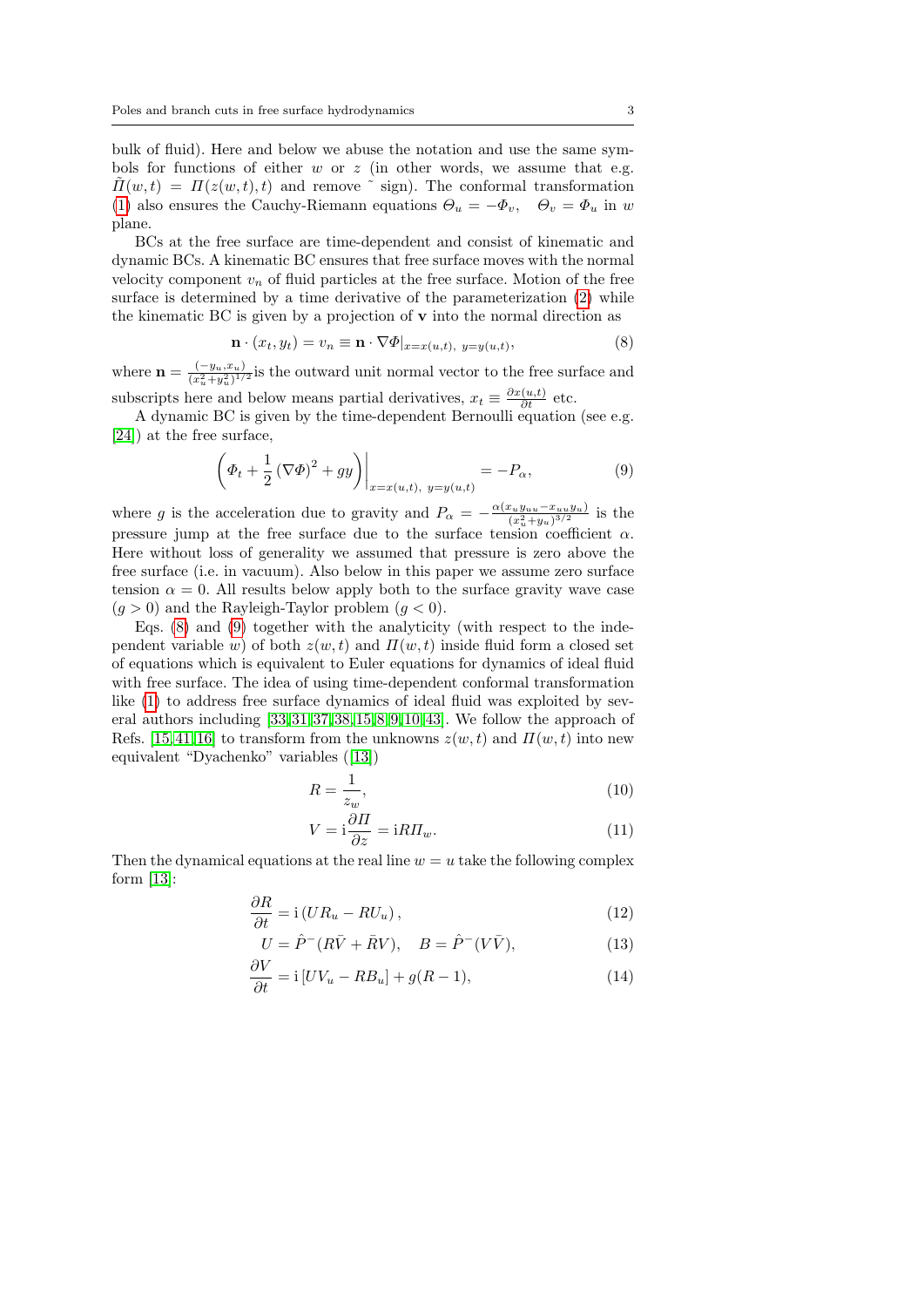where

<span id="page-3-0"></span>
$$
\hat{P}^- = \frac{1}{2}(1 + i\hat{H})
$$
 and  $\hat{P}^+ = \frac{1}{2}(1 - i\hat{H})$  (15)

are the projector operators of a function  $q(u)$  (defined at the real line  $w = u$ ) into functions  $q^+(u)$  and  $q^-(u)$  analytic in  $w \in \mathbb{C}^-$  and  $w \in \mathbb{C}^+$ , respectively, such that  $q = q^+ + q^-$ , i.e.  $\hat{P}^+(q^+ + q^-) = q^+$  and  $\hat{P}^-(q^+ + q^-) = q^-$ . Here we assume that  $q(u) \to 0$  for  $u \to \pm \infty$ . Also the bar means complex conjugation and

<span id="page-3-1"></span>
$$
\hat{H}f(u) = \frac{1}{\pi} \text{p.v.} \int_{-\infty}^{+\infty} \frac{f(u')}{u' - u} \, \mathrm{d}u' \tag{16}
$$

is the Hilbert transform with p.v. meaning a Cauchy principal value of the integral. The nonlocal operator [\(15\)](#page-3-0) appears in the dynamical equations [\(12\)](#page-2-2)- [\(14\)](#page-2-3) because at each given moment of time one has to find the relation between the value of  $\Phi$  at the free surface and its normal derivative to evolve the free surface in the physical plane  $z$  using the kinematic BC  $(8)$ . Such relation is nothing more then the Dirichlet-Neumann operator [\[12\]](#page-14-8) which can be found in w plane explicitly through the Hilbert transform  $(16)$  (see e.g. Ref. [\[16\]](#page-14-6) for more discussion on that).

It was found in Refs.  $[41, 16]$  $[41, 16]$  that the system  $(12)-(14)$  $(12)-(14)$  $(12)-(14)$  is equivalent to the non-canonical Hamiltonian equations

<span id="page-3-2"></span>
$$
\mathbf{Q}_t = \hat{R}\frac{\delta H}{\delta \mathbf{Q}}, \quad \mathbf{Q} \equiv \begin{pmatrix} y \\ \psi \end{pmatrix} \tag{17}
$$

for the Hamiltonian variables  $y(u, t)$  and  $\psi(u, t) \equiv \Phi(u, t)$  at the real line  $w = u$ , where  $\hat{R} = \hat{Q}^{-1} = \begin{pmatrix} 0 & \hat{R}_{12} \\ \hat{R}_{21} & \hat{R}_{22} \end{pmatrix}$  is  $2 \times 2$  skew-symmetric matrix operator with the components

$$
\hat{R}_{11}q = 0, \ \hat{R}_{12}q = \frac{x_u}{J}q - y_u \hat{H}\left(\frac{q}{J}\right),\n\hat{R}_{21}q = -\frac{x_u}{J}q - \frac{1}{J}\hat{H}(y_uq), \quad \hat{R}_{21}^{\dagger} = -\hat{R}_{12},\n\hat{R}_{22}q = -\psi_u \hat{H}\left(\frac{q}{J}\right) - \frac{1}{J}\hat{H}(\psi_uq), \quad \hat{R}_{11}^{\dagger} = -\hat{R}_{11}.
$$
\n(18)

We call  $\hat{R} = \hat{Q}^{-1}$  by the "implectic" operator (sometimes such type of inverse of the symplectic operator is also called by the co-symplectic operator, see e.g. Ref.  $[39]$ ). Here the Hamiltonian H is the total energy of fluid (kinetic plus potential energy in the gravitational field and surface tension energy) which is written in terms of the Hamiltonian variables as

<span id="page-3-3"></span>
$$
H = -\frac{1}{2} \int_{-\infty}^{\infty} \psi \hat{H} \psi_u \mathrm{d}u + \frac{g}{2} \int_{-\infty}^{\infty} y^2 (1 - \hat{H} y_u) \mathrm{d}u.
$$
 (19)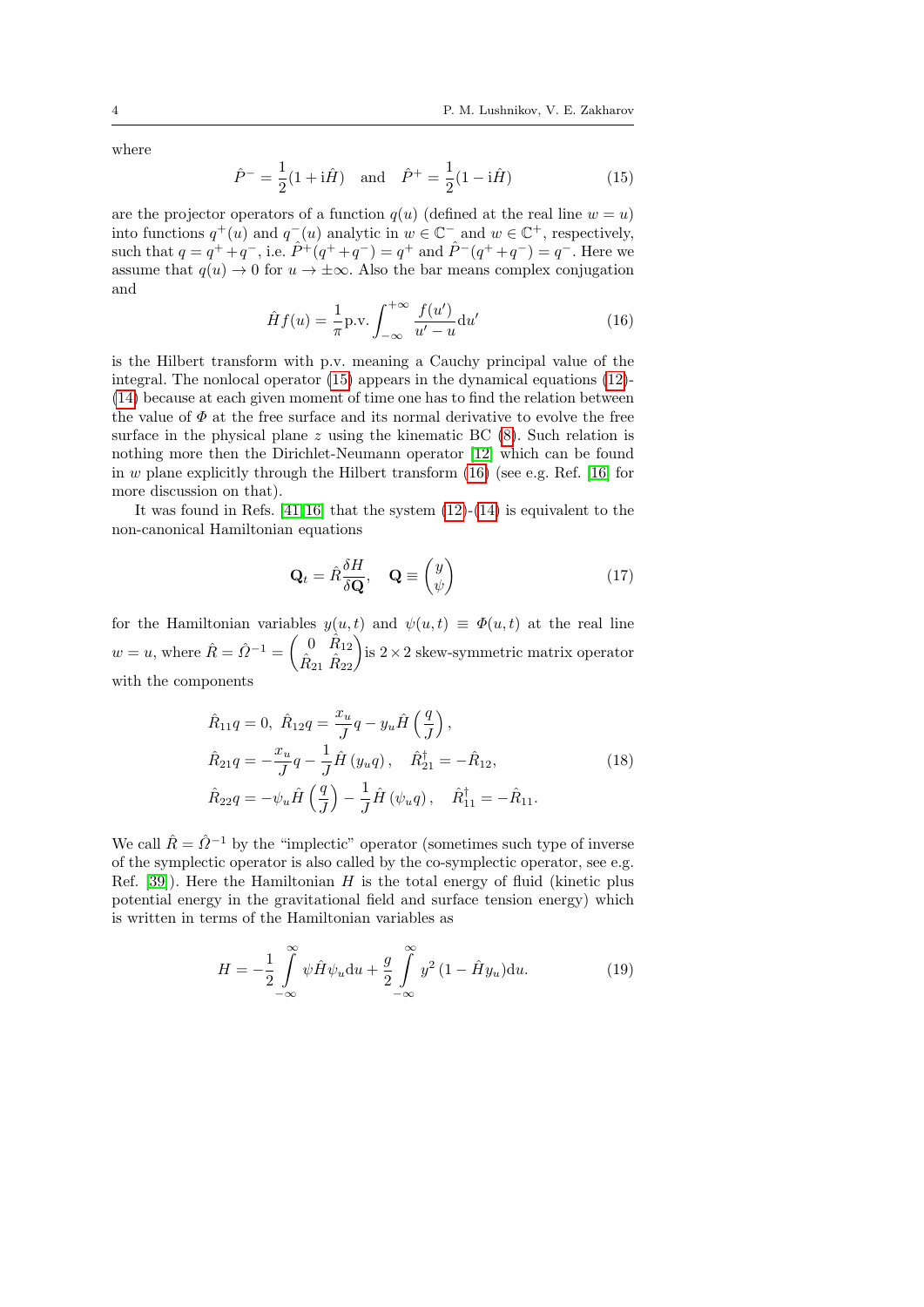Eqs. [\(17\)](#page-3-2) allows one to define the Poisson bracket (see Ref. [\[16\]](#page-14-6))

$$
\{F, G\} = \int_{-\infty}^{\infty} du \left( \frac{\delta F}{\delta y} \hat{R}_{12} \frac{\delta G}{\delta \psi} + \frac{\delta F}{\delta \psi} \hat{R}_{21} \frac{\delta G}{\delta y} + \frac{\delta F}{\delta \psi} \hat{R}_{22} \frac{\delta G}{\delta \psi} \right) \tag{20}
$$

<span id="page-4-0"></span>and rewrite Eq. [\(17\)](#page-3-2) in terms of Poisson mechanics as

$$
\mathbf{Q}_t = \{\mathbf{Q}, H\}. \tag{21}
$$

Thus a functional F is the constant of motion of Eq. [\(21\)](#page-4-0) provided  $\{F, H\} = 0$ .

It was found in Ref. [\[14\]](#page-14-9) that the system [\(12\)](#page-2-2)-[\(14\)](#page-2-3) has an arbitrary number of the nontrivial integrals of motion constants of motion beyond the natural integrals like the Hamiltonian  $H(19)$  $H(19)$  and the horizonal momentum (see Ref. [\[16\]](#page-14-6)). We many of them commuting with with each other, i.e.  $\{F, G\} = 0$ for the pari of such functionals  $F$  and  $G$ . It was suggested in Ref. [\[14\]](#page-14-9) that the existence of such commuting integrals of motion might be a sign of the Hamiltonian integrability of the free surface hydrodynamics.

In this paper we aim to address the complimentary question (beyond the possible Hamiltonian integrability) which is to study allowed vs. not allowed classes of solutions in the system  $(12)-(14)$  $(12)-(14)$  $(12)-(14)$ . To answer that question, we con-sider analytical continuation of Eqs. [\(10\)](#page-2-4)-[\(14\)](#page-2-3) into the complex plane  $w \in \mathbb{C}$ . In particular, it amounts to straightforward replacing of  $u$  by  $w$  in the integral representation of  $\hat{P}^+q(w)$  and  $\hat{P}^-q(w)$  as detailed in Ref. [\[16\]](#page-14-6). A complex conjugation  $\bar{f}(w)$  of  $f(w)$  in Eqs. [\(12\)](#page-2-2)-[\(14\)](#page-2-3) and throughout this paper is understood as applied with the assumption that  $f(w)$  is the complex-valued function of the real argument  $w$  even if  $w$  takes the complex values so that

<span id="page-4-1"></span>
$$
\bar{f}(w) \equiv \overline{f(\bar{w})}.
$$
\n(22)

That definition ensures the analytical continuation of  $f(w)$  from the real axis  $w = u$  into the complex plane of  $w \in \mathbb{C}$ . We also notice that in Eqs. [\(12\)](#page-2-2)-[\(14\)](#page-2-3) and throughout this paper we use the partial derivatives over  $w$  and  $u$ interchangeably by assuming the analyticity in  $w$ .

The goal of this paper is to analyze the existence of complex singularities of both  $R$  and  $V$  in the complex plane  $w$  during the nonzero duration of time. The singularities are not allowed for  $w \in \mathbb{C}^-$  because both z and  $\Pi$  are analytic there (inside the fluid domain) and the zeros of  $z_w$  are also excluded for  $w \in \mathbb{C}^-$  because [\(1\)](#page-1-1) is the conformal map. However, the singularities are generally allowed for  $w \in \mathbb{C}^+$ , i.e. outside of the fluid domain. One can trivially have any singularity (including poles, branch points, etc.) for both  $R$  and  $V$ for  $w \in \mathbb{C}^+$  at the initial time  $t = 0$ . The important question we analyze if there are singularities that keep their nature in the course of evolution to at least any finite duration of time. We refer to such singularities as "persistent". We found that there are severe restrictions on the existence of persistent poles of arbitrary order. These restriction are given by the following theorems which are proven below in Section [2:](#page-7-0)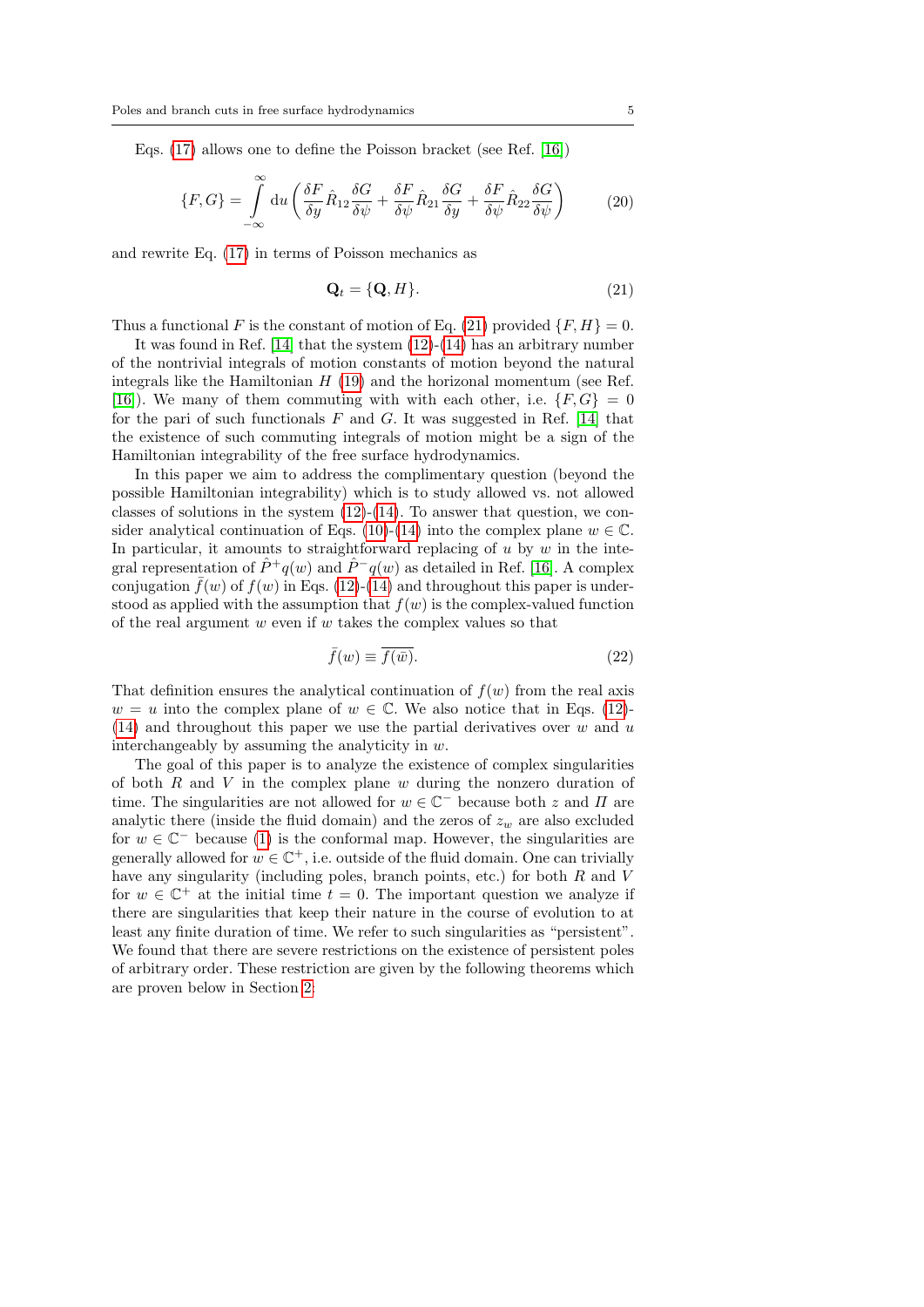Theorem 1. Assume R has the pole of the highest order  $n_{max,R} \geq 1$  and V has the pole of the highest order  $n_{max,V} \geq 0$  at  $z = a(t)$ ,  $a \in \mathbb{C}^+$  with the corresponding Laurent series

$$
R = \sum_{j=-n_{max,R}}^{-1} R_j(t)(w-a)^j + R_{reg}, \quad n_{max,R} \ge 1
$$
 (23)

and

$$
V = \begin{cases} \sum_{j=-n_{max,V}}^{-1} V_j(t)(w-a)^j + V_{reg} \text{ for } n_{max,V} \ge 1, \\ V_{reg} \text{ for } n_{max,V} = 0, \end{cases}
$$
 (24)

where

<span id="page-5-4"></span><span id="page-5-0"></span>
$$
R_{reg} = \sum_{j=0}^{\infty} R_j(t)(w-a)^j
$$
\n(25)

and

<span id="page-5-1"></span>
$$
V_{reg} = \sum_{j=0}^{\infty} V_j(t)(w-a)^j
$$
\n(26)

are the regular parts of  $R$  and  $V$  (these regular parts are the analytic functions at  $w = a(t)$ . It is assumed that  $R_{-n_{max,R}}(t)$  and  $V_{-n_{max,V}}(t)$  are nonzero. We also define the Taylor series representations at  $w = a$  of the functions  $\overline{R}$  and  $\overline{V}$  (these functions are analytic at  $w = a$  from the definition [\(22\)](#page-4-1) because both R and V are analytic at  $w = \bar{a}$ ) as follows

<span id="page-5-3"></span>
$$
\bar{R}(w,t) \equiv R_c(t) + \sum_{j=1}^{\infty} R_{c,j}(t)(w-a)^j.
$$
 (27)

and

<span id="page-5-2"></span>
$$
\bar{V}(w,t) \equiv V_c(t) + \sum_{j=1}^{\infty} V_{c,j}(t)(w-a)^j,
$$
\n(28)

where  $R_c(t) = R_{c,0}(t) \equiv \bar{R}(w,t)|_{w=a}$  and  $V_c(t) = V_{c,0}(t) \equiv \bar{V}(w,t)|_{w=a}$  are zero order terms and  $R_{c,j}(t)$ ,  $V_{c,j}(t)$  are the coefficients of the higher order terms of the respective power series. Then Eqs. [\(12\)](#page-2-2)-[\(14\)](#page-2-3) can have persistent in time pole solution  $(23)-(26)$  $(23)-(26)$  $(23)-(26)$ , such that both R and V have only simple poles singularities at a moving point  $w = a(t)$  only if the following conditions are all satisfied:

(a)  $n_{max,V}$  <  $n_{max,R}$ , i.e. the order of the highest poles of V is always lower than the order  $n_{max,R}$  of the highest pole of  $R$ 

(b) Moreover,  $n_{max,V} \leq n_{max,R} - m - 1$ , where  $m = (n_{max,R} - 2)/2$  for  $n_{max,R}$  even and  $m = (n_{max,R} - 1)/2$  for  $n_{max,R}$  odd.

(c) The coefficients of equation [\(28\)](#page-5-2) must satisfy the conditions  $V_{c,1}$  =  $V_{c,2} = \ldots = V_{c,m} = 0$  provided  $n_{max,R} \geq 3$ , where m is defined in (b).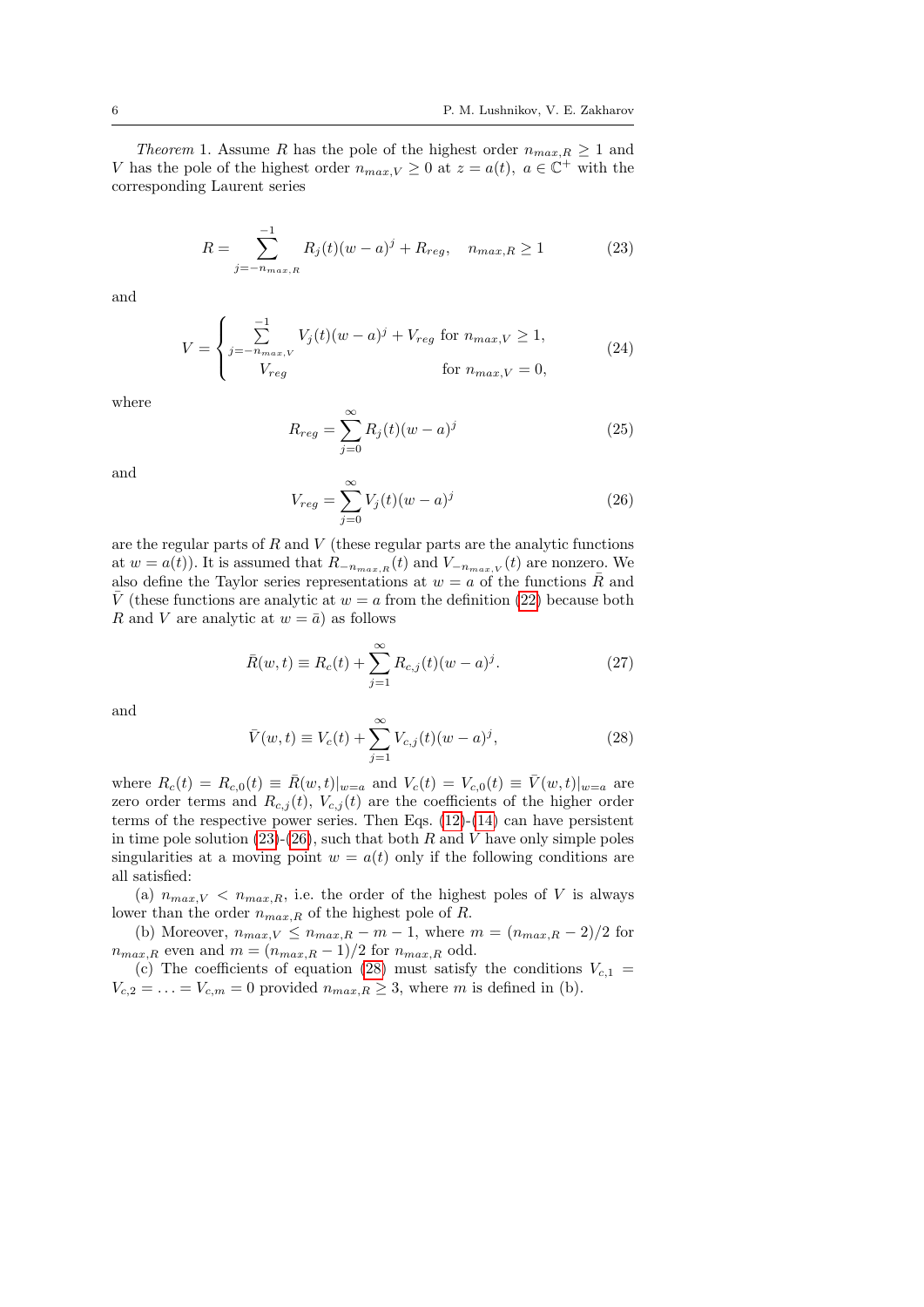(d) The coefficient of the highest nonzero pole of V is given by  $V_{-n_{max,R}+m+1}$  =  $-\frac{R_{-n_{max,R}}V_{c,m+1}}{R}$  $\frac{n_R}{R_c}$  provided  $n_{max,R} \geq 2$ , where m is defined in (b).

Remark 1. For the particular case of  $n_{max,R} = 0$ , Theorem 1 recovers Theorem 1 of Ref. [\[14\]](#page-14-9).

Remark 2.  $R_c$  in the denominator in (d) does not create any problem because the conformal map [\(1\)](#page-1-1) and the definition [\(10\)](#page-2-4) imply that  $R(w) \neq 0$ for  $w \in \mathbb{C}^-$  and, respectively,

<span id="page-6-2"></span>
$$
\bar{R}_c = R(w)|_{w=a} \neq 0 \text{ for } a \in \mathbb{C}^+. \tag{29}
$$

This is a fact of essential importance for the proof of Theorem 1.

Remark 3. In addition to the expression in (d) in Theorem 1, it is possible to provide the explicit expressions for the coefficients  $V_{-n_{max,R}+m+2}, \ldots, V_{-1}$ provided  $n_{max,R} \geq 4$ . These coefficients are fully determined by the coefficients in equations [\(23\)](#page-5-0), [\(27\)](#page-5-3) and [\(28\)](#page-5-2) only (and depend neither on time derivatives of these coefficients or  $a_t$  and g). In particular,

<span id="page-6-0"></span>
$$
V_{-n_{max,R}+m+2} = \frac{R_{-n_{max,R}}(R_{c,1}V_{c,m+1} - R_cV_{c,m+2}) - R_{-n_{max,R}+1}R_cV_{c,m+1}}{(R_c)^2}.
$$
\n(30)

However, the other explicit expressions for  $V_{-n_{max,R}+m+3}, \ldots, V_{-1}$  turn increasingly bulky with the increase of  $n_{max,R}$  so we do not provide them here. Eq. [\(30\)](#page-6-0) is derived as the byproduct of the proof of Theorem 1 in Section [2.](#page-7-0)

Remark 4. Theorem 1 provides only the necessary conditions for the existence of the persistent pole solutions. These necessary conditions are quite restrictive and it appears likely that except very rear exceptions such persistent pole solutions do not exist. The only known exception is the trivial case

<span id="page-6-1"></span>
$$
g = 0, \quad \frac{\partial R}{\partial t} \equiv 0, \quad \text{and} \quad V \equiv 0,
$$
\n(31)

i.e. a stationary solution of fluid at rest without gravity. In equations [\(12\)](#page-2-2)- [\(14\)](#page-2-3), the zero velocity  $V \equiv 0$  implies that  $U = B \equiv 0$ . Then equation [\(12\)](#page-2-2) is satisfied by  $\frac{\partial R}{\partial t} \equiv 0$  while equation [\(14\)](#page-2-3) reduces to  $g(R-1) \equiv 0$ . Then either  $R \equiv 1$ , i.e. a flat free surface (which we do not consider as absolutely trivial) or  $g = 0$  as in equation [\(31\)](#page-6-1). Any singularity of R for  $w \in \mathbb{C}^+$  are allowed for the stationary solution [\(31\)](#page-6-1). In the sense of the existence of such trivial solution, Theorem 1 cannot be improved at least for  $g = 0$  to fully exclude pole solutions in R.

Another way to strengthen Theorem 1 is to address the existence of the purely rational time-dependent solutions of equations [\(12\)](#page-2-2)-[\(14\)](#page-2-3). It would be generally extremely attractive to find rational solutions containing only poletype singularities in w. There are examples of different reductions/models of free surface hydrodynamics which allows such rational solutions. They include a free surface dynamics for the quantum Kelvin-Helmholtz instability between two components of superfluid Helium [\[28,](#page-14-10) [29\]](#page-14-11); an interface dynamic between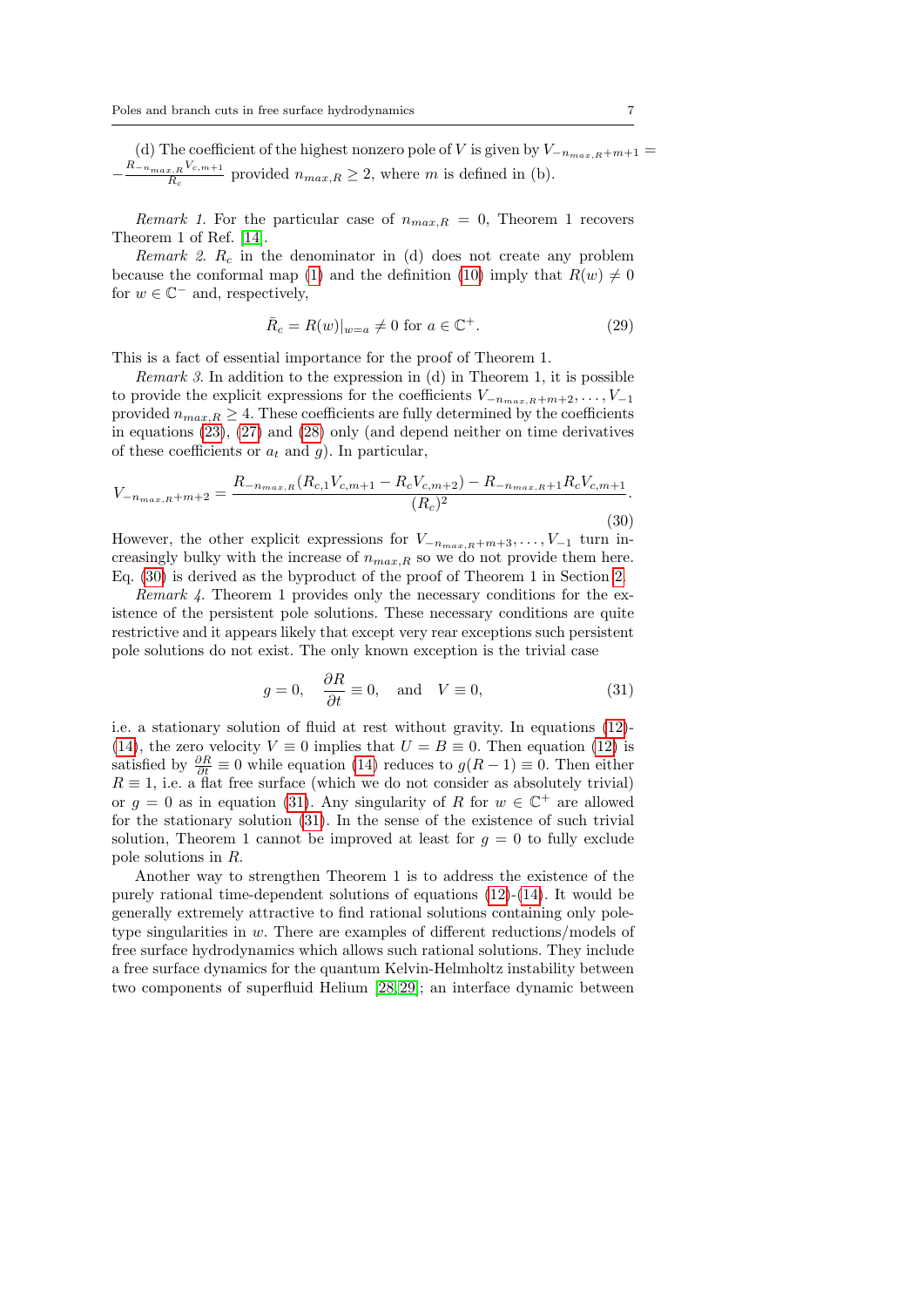ideal fluid and light highly viscous fluid [\[25\]](#page-14-12), and a motion of the dielectric fluid with a charged and ideally conducting free surface in the vertical electric field [\[44,](#page-15-6) [45,](#page-15-7) [46\]](#page-15-8). The general case of the ideal fluid with free surface considered in this paper however appears to resists heavily to the existence of such rational solutions. The following theorem is proven in Section [3:](#page-10-0)

<span id="page-7-1"></span>*Theorem* 2. Assume the following rational solution of equations  $(12)-(14)$  $(12)-(14)$  $(12)-(14)$ :

$$
R = \frac{R_{-2}(t)}{(w - a(t))^{2}} + \frac{R_{-1}(t)}{(w - a(t))} + 1,
$$
  
\n
$$
V = \frac{V_{-1}(t)}{(w - a(t))}.
$$
\n(32)

Then beyond the trivial solution [\(31\)](#page-6-1), all possible solutions of equations [\(12\)](#page-2-2)- [\(14\)](#page-2-3) have one or two zeros of  $R(w,t)$  either for  $w \in \mathbb{R}$  or for  $w \in \mathbb{C}$ . It implies the singularity of the conformal map [\(1\)](#page-1-1) through the definition [\(10\)](#page-2-4) contradicting the assumption of the mapping of  $\mathbb{C}^-$  into the area occupied by fluid. Thus no non-trivial rational solution [\(32\)](#page-7-1) exists. In other words, the explicit family of nontrivial rational solutions obtained in the proof of this theorem is nonphysical because of the violation of the condition  $R(w) \neq 0$ .

Remark 5. The rational solution [\(32\)](#page-7-1) however satisfies Theorem 1 by allowing up to the second order pole in  $R$  and the fist order pole in  $V$ . This is the example that Theorem 1 provides only necessary conditions for the existence of the solutions with poles in R and V.

*Remark 6.* The last term in the right-hand side  $(r.h.s.)$  of the first equation of [\(32\)](#page-7-1) is chosen to satisfy  $R \to 1$  as required from Eq. [\(3\)](#page-1-5) at  $w \to \infty$ ,  $w \in \mathbb{C}^-$ . Also the second equation in [\(32\)](#page-7-1) satisfies the decaying BC [\(7\)](#page-1-6).

Remark 7. Theorem 1 is the local results because we use the Laurent series of solutions of free surface hydrodynamics at any moving point  $w = a(t)$ ,  $Im(a) > 0$ . It means that we are not restricted to rational solutions because such local analysis does not exclude the existence of branch points for  $w \neq$  $a(t)$ ,  $w \in \mathbb{C}^+$ . In contrast, Theorem 2 is the global results because it fully excludes the existence of the rational solution [\(32\)](#page-7-1) valid for any  $w \in \mathbb{C}$ .

*Remark 8.* The exact rational solutions of Eqs.  $(12)-(14)$  $(12)-(14)$  $(12)-(14)$  were obtained in Refs. [\[42,](#page-15-9) [47,](#page-15-10) [14,](#page-14-9) [40\]](#page-15-11) for the non-decaying BCs, i.e. for the infinite energy of the fluid.

In contrast to the solution with pole singularities, we show in Section [4](#page-12-0) that power law branch points are persistent with equations  $(12)-(14)$  $(12)-(14)$  $(12)-(14)$  which is consistent with previous results of Refs. [\[19,](#page-14-13) [37,](#page-15-1) [38,](#page-15-2) [22,](#page-14-14) [23,](#page-14-15) [32,](#page-15-12) [30,](#page-14-16) [2,](#page-13-0) [21,](#page-14-17) [5,](#page-13-1) [6,](#page-13-2) [3,](#page-13-3) [34,](#page-15-13) [7,](#page-14-18) [1,](#page-13-4) [11,](#page-14-19) [4,](#page-13-5) [48,](#page-15-14) [20,](#page-14-20) [42,](#page-15-9) [47,](#page-15-10) [14,](#page-14-9) [40\]](#page-15-11) obtained by various analytic and numerical techniques.

### <span id="page-7-0"></span>2 Non-persistence of poles in R and V variables

In this section we prove Theorem 1.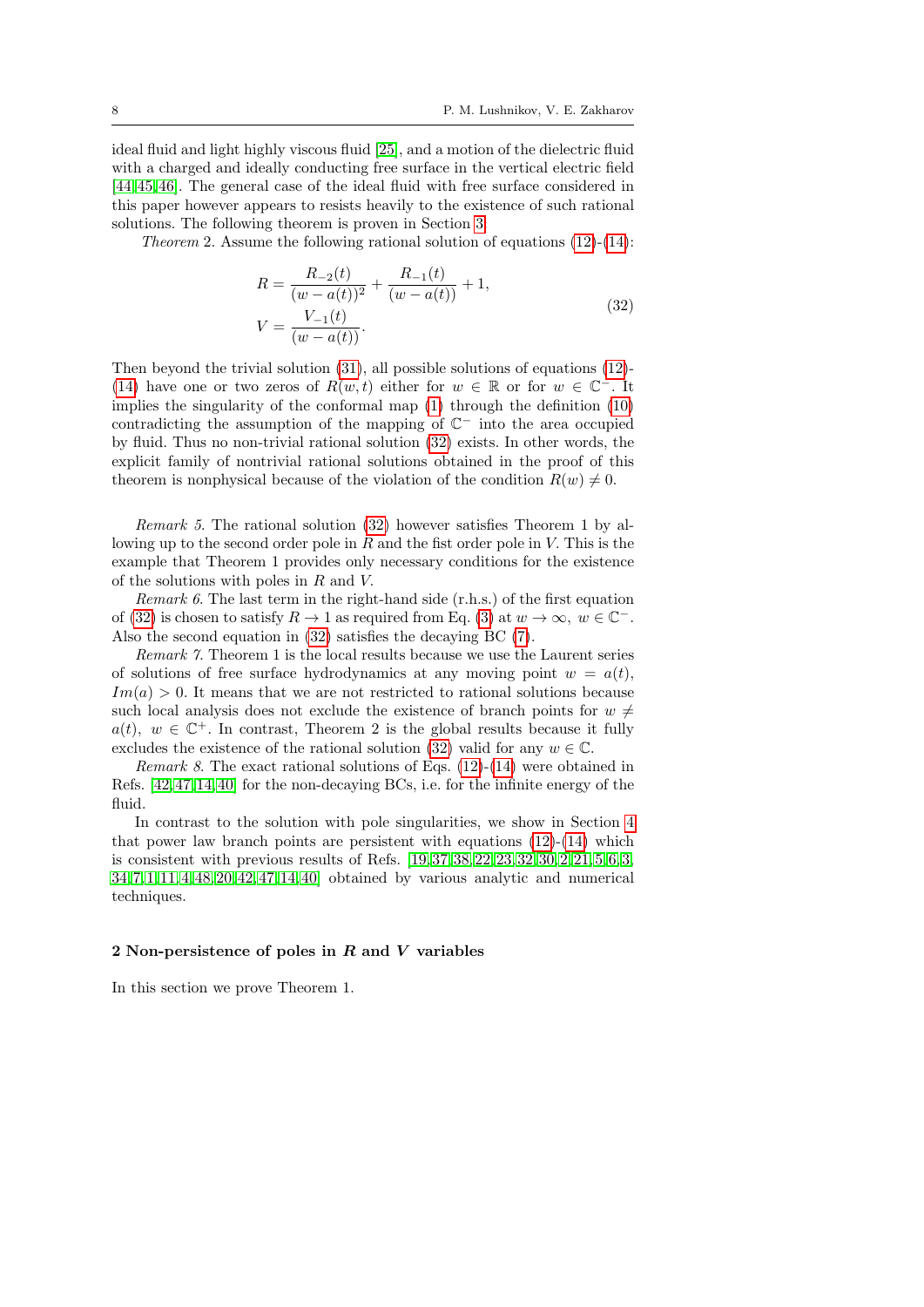*Proof* We start the proof by recalling Remark 1 that  $R(w) \neq 0$  for  $w \in \mathbb{C}^-,$ see Eq.  $(29)$ . Here and below we often omit the second argument t when we focus on analytical properties in w.

All four functions  $R, V, U$  and  $B$  of Eqs. [\(12\)](#page-2-2)-[\(14\)](#page-2-3) must have singularities in the upper half-plane  $w \in \mathbb{C}^+$  while being analytic for  $w \in \mathbb{C}^-$ . To understand that consider the Laurent series [\(23\)](#page-5-0) and [\(24\)](#page-5-4) and, similar, the Laurent series

$$
U = \sum_{j=-\max(n_{\max,V}, n_{\max,R})}^{-1} U_j(w-a)^j + U_{reg}, \quad U_{reg} = \sum_{j=0}^{\infty} U_j(w-a)^j, \tag{33}
$$

$$
B = \sum_{j=-n_{max,V}}^{-1} B_j(w-a)^j + B_{reg}, \qquad B_{reg} = \sum_{j=0}^{\infty} B_j(w-a)^j. \tag{34}
$$

To understand validity of these equations, we notice that using Eq. [\(15\)](#page-3-0) we can rewrite the definitions [\(13\)](#page-2-5) as

<span id="page-8-1"></span>
$$
U = R\bar{V} + \bar{R}V - \hat{P}^+(R\bar{V} + \bar{R}V),
$$
  
\n
$$
B = V\bar{V} - \hat{P}^+(V\bar{V}).
$$
\n(35)

<span id="page-8-0"></span>The functions  $\hat{P}^+(R\bar{V} + \bar{R}V)$  and  $\hat{P}^+(V\bar{V})$  are analytic at  $w = a \in \mathbb{C}^+$ thus they only contribute to the regular parts  $U_{req}$  and  $B_{req}$ , respectively. The functions R and V are also analytic at  $w = a$  with the Taylor series representations [\(27\)](#page-5-3) and [\(28\)](#page-5-2). The sum of two terms  $R\bar{V} + \bar{R}V$  in r.h.s. of the first Eq. in [\(35\)](#page-8-0) also explains why the summation in r.h.s. of Eq. [\(33\)](#page-8-1) starts from the most singular term with  $j = -max(n_{max,V}, n_{max,R})$ . Eqs.  $(23),(24),(27),(28)$  $(23),(24),(27),(28)$  $(23),(24),(27),(28)$  $(23),(24),(27),(28)$  $(23),(24),(27),(28)$  $(23),(24),(27),(28)$  $(23),(24),(27),(28)$  and  $(33)-(35)$  $(33)-(35)$  $(33)-(35)$  imply that generally U and B have the same types of singularities as  $R$  and  $V$  except special cases when poles of either  $R$ or V are canceled out.

If  $n_{max,R} \leq n_{max,V}$ , then the most singular term in Eqs. [\(12\)](#page-2-2)-[\(14\)](#page-2-3) is  $-i n_{max,V} R_c V_{-n_{max,V}}^2 (w-a)^{-2n_{max,V}-1}$  in r.h.s of Eq. [\(14\)](#page-2-3), where we used Eqs. [\(23\)](#page-5-0)-[\(28\)](#page-5-2) and [\(33\)](#page-8-1)-[\(35\)](#page-8-0). It implies that  $V_{-n_{max,V}} = 0$  and, respectively, we must set that  $n_{max,R} > n_{max,V}$  which completes the proof of the statement (a) of Theorem 1 as well as it fully covers Theorem 1 for  $n_{max,R} = 1$  so in the remaining part of the proof we assume  $n_{max,R} \geq 2$ . Also the power of the most singular term in Eq. [\(33\)](#page-8-1) turns into  $j = -max(n_{max,V}, n_{max,R}) = -n_{max,R}$ .

The most singular terms in the left-hand side (l.h.s.) of equations [\(12\)](#page-2-2) and  $(14)$  result from the differentiation of a over t and they have the orders  $(w-a)^{-n_{max,R}-1}$  and  $(w-a)^{-n_{max,V}-1}$ , respectively. Thus they can be ignored for the leading orders analysis because they are much less singular than the leading terms in r.h.s. of these equations.

The term of the order  $(w-a)^{-2n_{max,R}}$  is identically zero in Eq. [\(14\)](#page-2-3) because of  $n_{max,R} > n_{max,V}$ . Now the most singular term is  $-iR_{-n_{max,R}}[R_cV_{-n_{max,R}+1}+$  $R_{-n_{max,R}}V_{c,1}](w-a)^{-2n_{max,R}}$  in r.h.s of Eq. [\(12\)](#page-2-2) which results in

<span id="page-8-2"></span>
$$
V_{-n_{max,R}+1} = -R_{-n_{max,R}} V_{c,1}/R_c, n_{max,R} \ge 2,
$$
\n(36)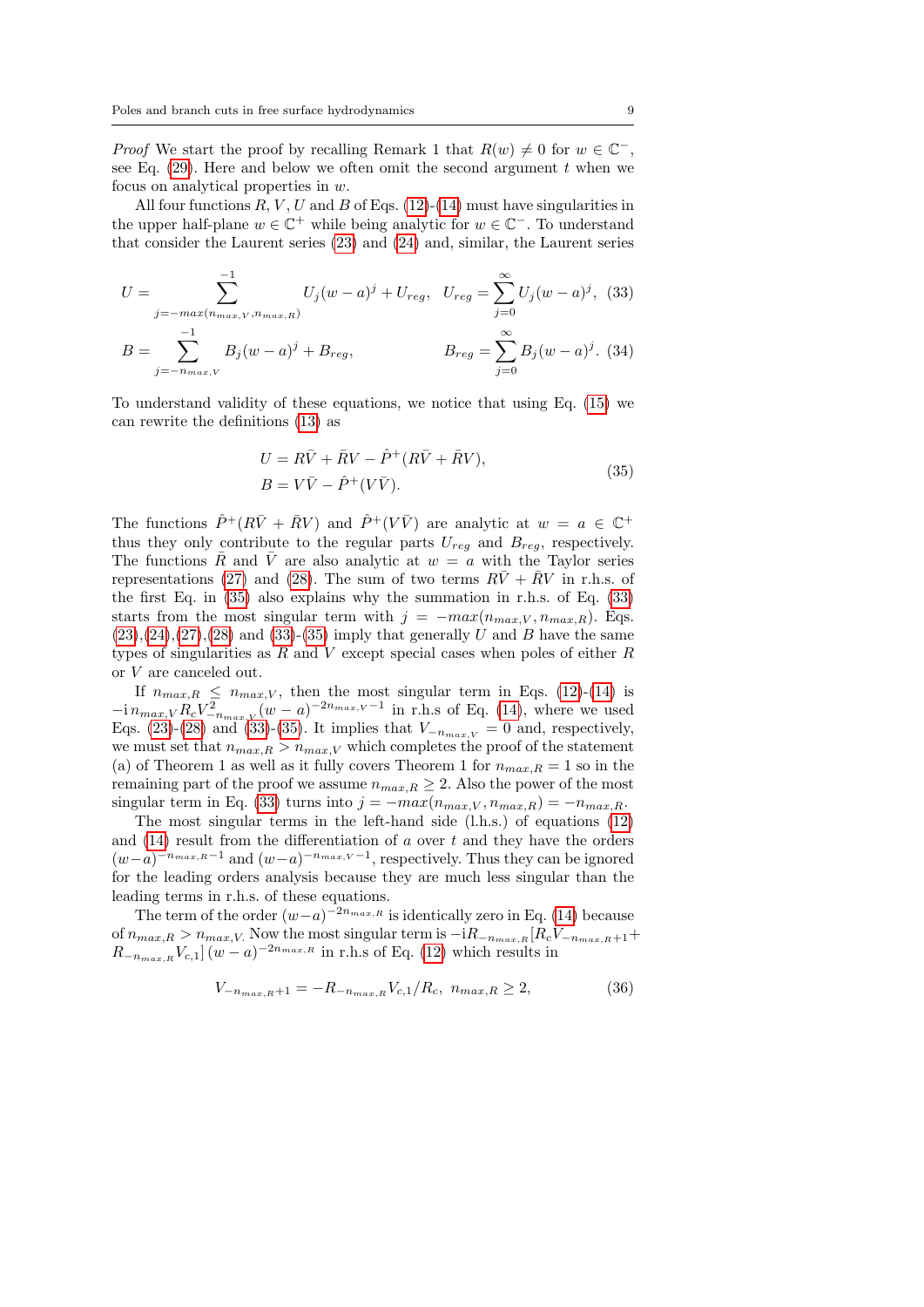because  $R_{-n_{max,R}} \neq 0$  by the assumptions of Theorem 1. For  $n_{max,R} = 2$  Eq. [\(36\)](#page-8-2) completes the proof of Theorem 1 so in the remaining part of the proof we assume  $n_{max,R} \geq 3$ .

Using Eq. [\(36\)](#page-8-2) to exclude  $V_{-n_{max,R}+1}$ , we obtain the next order term in r.h.s of Eq. [\(14\)](#page-2-3) as  $\frac{-i(n_{max_R} - 2)R_{-n_{max,R}}^2 V_{c,1}^2}{R_c} (w - a)^{-2n_{max,R}+1}$  which implies that

<span id="page-9-0"></span>
$$
V_{c,1} = 0, \ n_{max,R} \ge 3. \tag{37}
$$

But then Eq. [\(36\)](#page-8-2) results in

<span id="page-9-1"></span>
$$
V_{-n_{max,R}+1} = 0, \ n_{max,R} \ge 3. \tag{38}
$$

Thus we must set

$$
n_{max,V} \le n_{max,R} - 2, n_{max,R} \ge 3
$$
\n(39)

which recovers the statement (b) of Theorem 1 for both  $n_{max,R} = 3$  and  $n_{max,R} = 4$  ( $m = 1$  in both these cases as follows from the definition of m in the statement of Theorem 1). From Eqs. [\(37\)](#page-9-0) and [\(38\)](#page-9-1) we obtain that the most singular term in r.h.s of Eq. [\(12\)](#page-2-2) is

 $-2iR_{-n_{max,R}}[R_cV_{-n_{max,R}+2}+R_{-n_{max,R}}V_{c,2}](w-a)^{-2n_{max,R}+1}$  which results in

<span id="page-9-2"></span>
$$
V_{-n_{max,R}+2} = -R_{-n_{max,R}} V_{c,2} / R_c, \ n_{max,R} \ge 3,
$$
\n(40)

because  $R_{-n_{max},R} \neq 0$  by the assumptions of Theorem 1. For both  $n_{max},R} = 3$ an  $n_{max,R} = 4$ , Eqs. [\(37\)](#page-9-0)-[\(40\)](#page-9-2) complete the proof of Theorem 1. So in the remaining part of the proof we assume that  $n_{max,R} \geq 5$ .

Remark 9. For  $n_{max,R} \geq 4$  one can consider at least one next order before reaching terms with  $A_t$  in l.h.s.. Then the term of the order  $(w-a)^{-2n_{max,R}+2}$ is identically zero in Eq.  $(14)$  because of Eqs.  $(36)-(40)$  $(36)-(40)$  $(36)-(40)$ . Now the most singular term is  $\propto (w-a)^{-2n_{max,R}+2}$  in r.h.s of Eq. [\(12\)](#page-2-2) which results in Eq. [\(30\)](#page-6-0) from Remark 3 for  $n_{max,R} = 4$  and, respectively,  $m = 2$ .

Proceeding further by induction for  $n_{max,R} \geq 5$ , we complete the proof of Theorem 2 through straightforward calculations by collecting the remaining terms of powers  $(w - a)^{-2n_{max,R}+2}, \ldots, (w - a)^{-n_{max,R}-2}$  in Eqs. [\(12\)](#page-2-2) and [\(14\)](#page-2-3). As it is seen from the previous steps of the induction, the even and odd values of  $n_{max,R}$  need to be treated a little differently. For the odd values one has to take into account all terms of powers  $(w-a)^{-2n_{max,R}+2}, \ldots, (w-a)^{-2n_{max,R}+2}$  $a)^{-n_{max,R}-2}$ . For the even values it is sufficient to take into account only terms of powers  $(w-a)^{-2n_{max,R}+2}, \ldots, (w-a)^{-n_{max,R}-3}$ . The extra term of the power  $(w-a)^{-n_{max,R}-2}$  is identically zero in Eq. [\(14\)](#page-2-3) while the term of the same power in Eq. [\(12\)](#page-2-2) can be used to find the expression for  $V_{-1}$ . In contrast, for the odd values of  $n_{max,R}$ , it is necessary to take into account all terms of powers  $(w-a)^{-2n_{max,R}+2}, \ldots, (w-a)^{-n_{max,R}-2}$ . Then the term of the power  $(w - a)^{-n_{max,R}-2}$  in Eq. [\(14\)](#page-2-3) ensures that  $V_{c,m} = 0$  as required in the statement (c) of Theorem 1 while the term of the same power in Eq. [\(12\)](#page-2-2) can be used to find the expression for  $V_{-1}$ . This concludes the proof of Theorem 1.

 $\Box$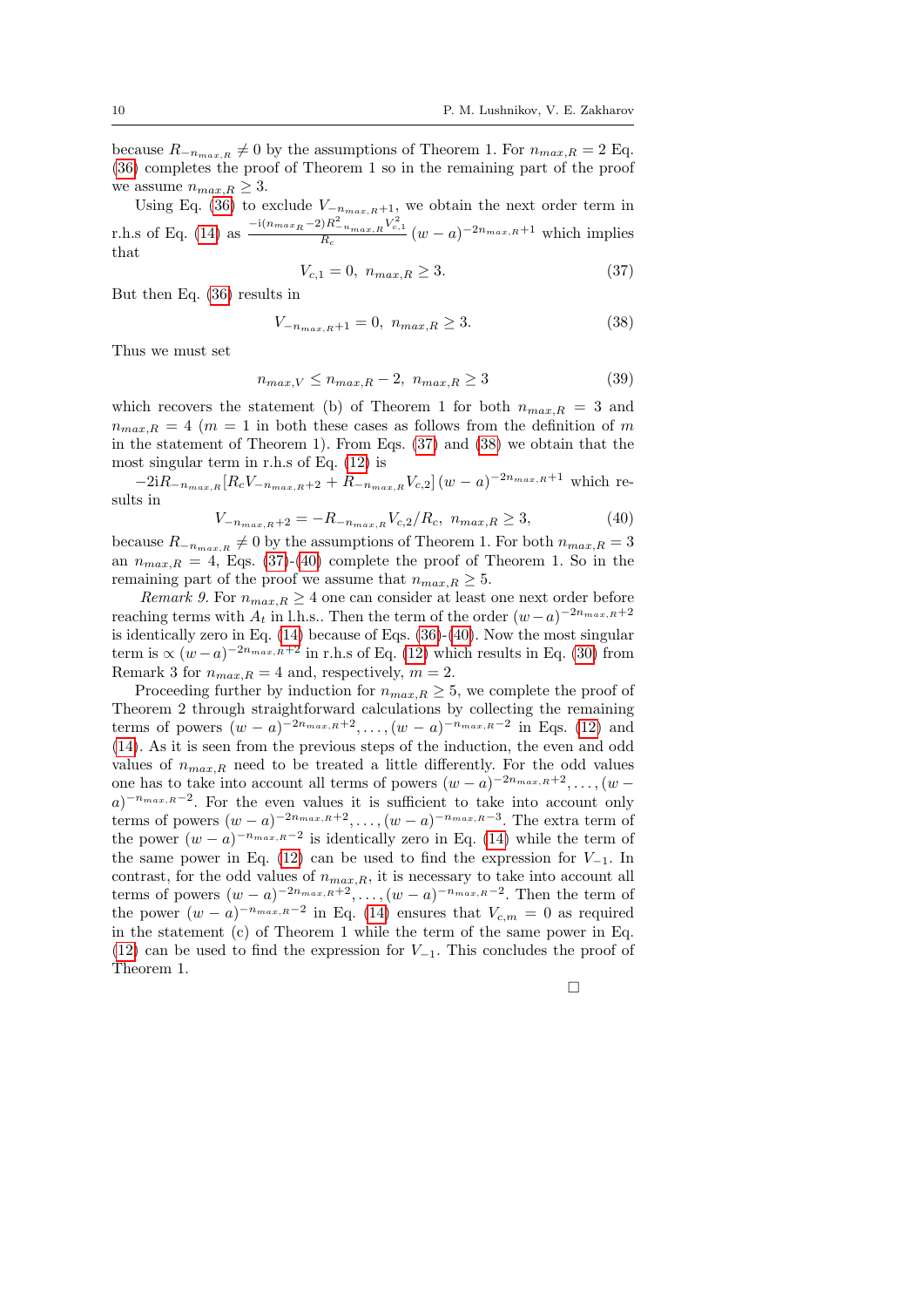Remark 10. One can immediately count that the total number of conditions obtained from the powers  $(w-a)^{-2n_{max,R}-1}, \ldots, (w-a)^{-n_{max,R}-2}$  in Eqs. [\(12\)](#page-2-2) and [\(14\)](#page-2-3) is  $2n_{max,R}$ . However, the number of the nontrivial conditions is only  $n_{max,R} + m$ . These nontrivial conditions results in  $V_{-n_{max,R}} =$  $V_{-n_{max,R}+1} = \ldots = V_{-n_{max,R}+m} = 0, V_{c,1} = \ldots = V_{c,m} = 0$ , and explicit expressions for  $V_{-n_{max,R}+m+1}, \ldots, V_{-1}$ . Remaining trivially satisfied  $2n_{max,R}-m$ conditions (trivial zeros) occur in Eq. [\(14\)](#page-2-3) for the terms with the powers  $(w-a)^{-2n_{max,R}}, (w-a)^{-2n_{max,R}+2}, (w-a)^{-2n_{max,R}+4}, \ldots, (w-a)^{-n_{max,R}-2}$ for the even  $n_{max,R}$  and for the powers  $(w-a)^{-2n_{max,R}}$ ,  $(w-a)^{-2n_{max,R}+2}$ ,  $(w-a)^{-2n_{max,R}+2}$  $a)^{-2n_{max,R}+4}, \ldots, (w-a)^{-n_{max,R}-3}$  for the odd  $n_{max,R}$ . Another trivial zero is for the power  $(w-a)^{-2n_{max,R}-1}$  in Eq. [\(12\)](#page-2-2). Terms of lower orders  $(w - a)^{-2n_{max,R}-1}$  $a)^{-n_{max,R}-1}$ , ... can be additionally used to provide conditions for time derivative of different coefficients. Roughly we can summarize Theorem 1 that the order of poles in  $V$  is at least twice smaller than the order of poles in  $R$ 

## <span id="page-10-0"></span>3 Nonexistence of the rational solution with the first or the second order poles

In this section we prove Theorem 2. We first obtain the exact rational solution of Eqs. [\(12\)](#page-2-2)-[\(14\)](#page-2-3) but then show that it is not physical.

*Proof* We look for all possible functions  $R_{-1}(t)$ ,  $R_{-2}(t)$ ,  $V_{-1}(t)$  and  $a(t)$  such that Eq.  $(32)$  is the exact solution of Eqs.  $(12)-(14)$  $(12)-(14)$  $(12)-(14)$ . We plug in  $(32)$  into Eqs.  $(12)-(14)$  $(12)-(14)$  $(12)-(14)$  and look for the exact solutions. The projectors in Eq.  $(13)$  are easy to evaluate using partial fractions over  $w$  if we notice that the complex conjugation of Eq. [\(32\)](#page-7-1) is given by

$$
\bar{R} = \frac{\bar{R}_{-2}(t)}{(w - \bar{a}(t))^{2}} + \frac{\bar{R}_{-1}(t)}{(w - \bar{a}(t))} + 1,
$$
\n
$$
\bar{V} = \frac{\bar{V}_{-1}(t)}{(w - \bar{a}(t))},
$$
\n(41)

where we recall that we do not conjugate  $w$  to obtain the analytical continuation from the real line  $w = u$  as explained in Section [1.](#page-0-0)

We collect terms with all possible powers of  $(w - a)$  in both Eqs. [\(12\)](#page-2-2) and [\(14\)](#page-2-3). The order  $(w - a)^{-5}$  is trivially satisfied because we set  $V_{-2} = 0$  in Eq. [\(32\)](#page-7-1) as required by Theorem 1. The order  $(w-a)^{-4}$  needs that

<span id="page-10-1"></span>
$$
V_{-1} = \frac{R_{-2}\bar{V}_{-1}}{\bar{R}_{-2} + (a - \bar{a})(\bar{R}_{-1} + a - \bar{a})},\tag{42}
$$

where we assumed that  $V_{-1} \neq 0$ . In the opposite case of  $V_{-1} = 0$ , we immediately obtain that the only possible solution is  $g = 0$  and both  $R_{-2}, R_{-1}$  are time independent thus recovering the trivial case [\(31\)](#page-6-1). Thus below we assume  $V_{-1} \neq 0.$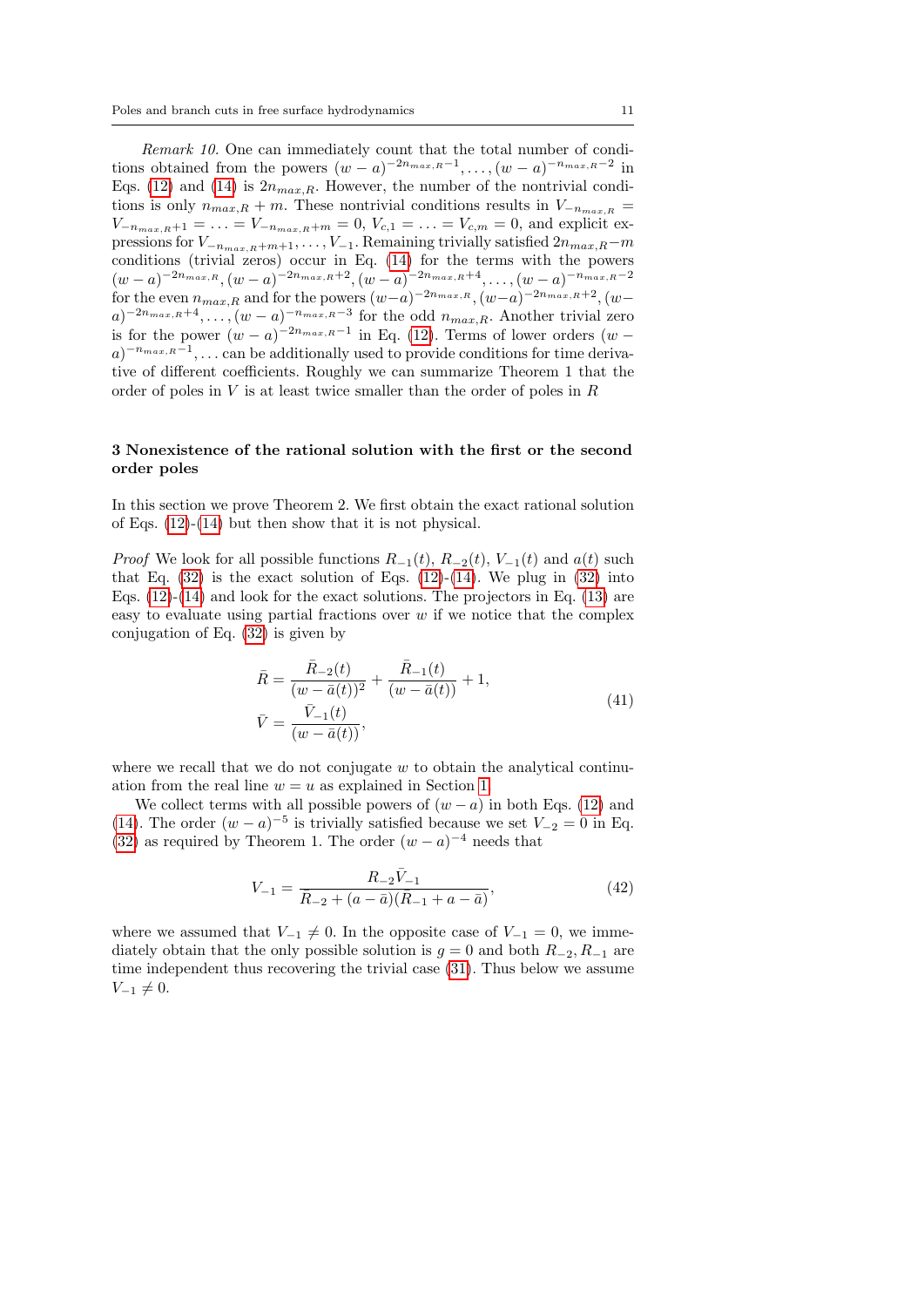The order  $(w - a)^{-3}$  in Eq. [\(14\)](#page-2-3) is satisfied by Eq. [\(42\)](#page-10-1) while Eq. [\(12\)](#page-2-2) requires that

<span id="page-11-3"></span>
$$
a_t = \frac{\mathrm{i}\bar{V}_{-1}}{a - \bar{a}}.\tag{43}
$$

The order  $(w-a)^{-2}$  in Eq. [\(12\)](#page-2-2) together with the condition [\(42\)](#page-10-1) requires a time independence of  $R_{-2}$ , i.e.

<span id="page-11-0"></span>
$$
R_{-2} = const \tag{44}
$$

(provided  $R_{-2} \neq 0$ ) while Eq. [\(14\)](#page-2-3) at that order is valid only for

$$
g = 0.\t\t(45)
$$

The order  $(w - a)^{-1}$  in Eq. [\(12\)](#page-2-2) requires a time independence of  $R_{-1}$ , i.e.

<span id="page-11-1"></span>
$$
R_{-1} = const \tag{46}
$$

while Eq. [\(14\)](#page-2-3) needs a time independence of  $V_{-1}$ , i.e.

<span id="page-11-2"></span>
$$
V_{-1} = const.
$$
\n<sup>(47)</sup>

Solving Eq. [\(42\)](#page-10-1) for  $(a - \bar{a})$  together with Eqs. [\(44\)](#page-11-0), [\(46\)](#page-11-1) and [\(47\)](#page-11-2) show that  $(a - \bar{a})$  must be constant in time, i.e. the imaginary part of a must be constant. Then Eq. [\(43\)](#page-11-3) requires that  $V_{-1} = Re(V_{-1})$  and, moreover,

<span id="page-11-4"></span>
$$
a = a_{r,1}t + a_{r,0} + ia_i, \ V_{-1} = 2a_{r,1}a_i,
$$
\n(48)

where  $a_{r,1}, a_{r,0}, a_i$  are the arbitrary real constants. It remains to satisfy Eq. [\(42\)](#page-10-1) which together with Eq. [\(48\)](#page-11-4) gives that either  $a_{r,1} = V_{-1} = 0$  (which recovers the trivial case [\(31\)](#page-6-1)) or

<span id="page-11-5"></span>
$$
R_{-1} = \frac{Im(R_{-2})}{a_i} + 2ia_i.
$$
 (49)

The exact solution [\(32\)](#page-7-1), [\(48\)](#page-11-4), [\(49\)](#page-11-5) is valid for the arbitrary complex constant value of  $R_{-2}$  and zero gravity  $g = 0$ . It means that solution propagates with the constant velocity in the horizontal direction with all residues being time independent.

The analyticity of R for  $w \in \mathbb{C}^-$  requires that  $a_i > 0$ . We now check locations of zeros of R which are poles of  $z_u$ . Using Eq. [\(32\)](#page-7-1) we obtain that  $R = 0$  for

<span id="page-11-6"></span>
$$
w = a_{r,1}t + a_{r,0} - \frac{Im(R_{-2})}{2a_i} \pm \left(\frac{Im(R_{-2})^2}{4a_i^2} - a_i^2 - Re(R_{-2})\right)^{1/2}.
$$
 (50)

Eq. [\(50\)](#page-11-6) either has two real roots which implies a singularity at fluid's free surface with mapping of  $z(w)$  into infinity or it has two complex conjugated roots, one is in  $\mathbb{C}^-$  thus violating the analyticity of  $z(w)$  for  $w \in \mathbb{C}^-$ . Thus we conclude that the rational solution [\(32\)](#page-7-1) is not compatible with the condition [\(4\)](#page-1-7) that the mapping [\(1\)](#page-1-1) is conformal for  $w \in \mathbb{C}^-$  which completes the proof.

 $\Box$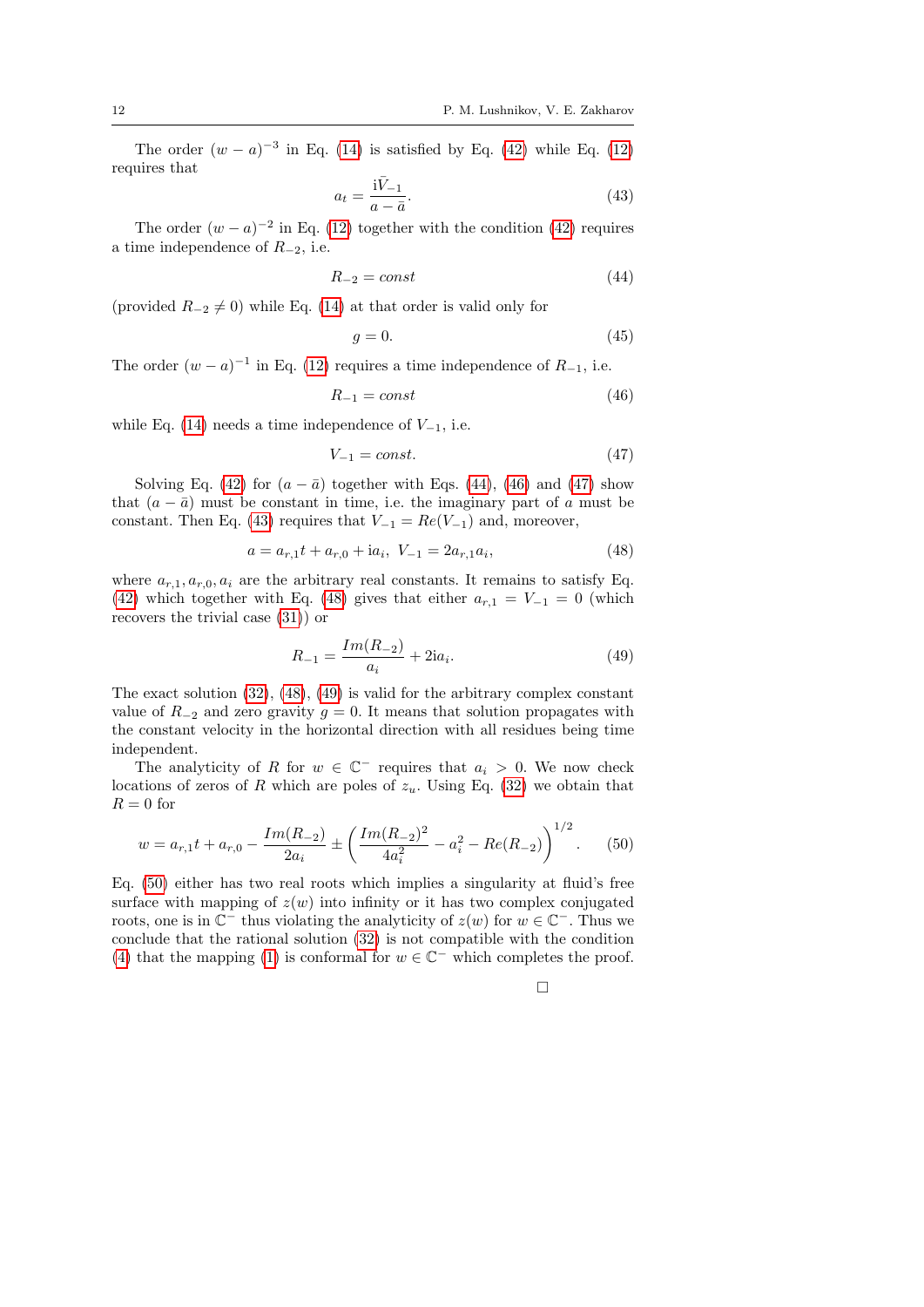## <span id="page-12-0"></span>4 Persistence of branch cuts

We show in this Section that, contrary to poles analyzed in Section [2,](#page-7-0) power law branch cuts are persistent in time for free surface dynamics. Assume that in the small neighborhood of  $w = a$ , the following expansions hold

$$
V = V_0 + V_\gamma (w - a)^\gamma + \dots,
$$
  
\n
$$
R = R_0 + R_\gamma (w - a)^\gamma + \dots,
$$
  
\n
$$
U = U_0 + U_\gamma (w - a)^\gamma + \dots,
$$
  
\n
$$
B = B_0 + B_\gamma (w - a)^\gamma + \dots,
$$
  
\n(51)

<span id="page-12-1"></span>where  $\gamma$  is the complex number and "..." designates terms with less singular powers (i.e. with powers  $\gamma_1$  such that  $Re(\gamma) < Re(\gamma_1)$ ). Similar to Section [2,](#page-7-0) we perform local analysis at  $w = a$  on the persistence of singularities but this time with the expansion [\(51\)](#page-12-1).

Eqs. [\(35\)](#page-8-0) and [\(51\)](#page-12-1) imply that

$$
U_{\gamma} = R_c V_{\gamma} + V_c R_{\gamma}, \text{ and } B_{\gamma} = V_c V_{\gamma}, \qquad (52)
$$

where we collected terms with the power  $(w - a)^{\gamma}$  and used definitions of  $R_c$ and  $V_c$  from Eqs. [\(27\)](#page-5-3) and [\(28\)](#page-5-2).

Plugging expansions [\(51\)](#page-12-1) into Eqs. [\(12\)](#page-2-2)-[\(14\)](#page-2-3) above and collecting the most singular terms of the order  $(w - a)^{\gamma - 1}$ , we obtain that

<span id="page-12-5"></span>
$$
-R_{\gamma} \frac{\partial a}{\partial t} = i \left( U_0 R_{\gamma} - R_0 U_{\gamma} \right), \qquad (53)
$$

<span id="page-12-2"></span>
$$
-V_{\gamma} \frac{\partial a}{\partial t} = \mathrm{i} \left( U_0 V_{\gamma} - R_0 B_{\gamma} \right). \tag{54}
$$

Multiplying Eq. [\(53\)](#page-12-2) by  $V_{\gamma}$  and subtracting from it Eq. [\(54\)](#page-12-3) multiplied by  $R_{\gamma}$ , we obtain the compatibility condition

$$
R_0(U_\gamma V_\gamma - B_\gamma R_\gamma) = 0. \tag{55}
$$

Using Eqs. [\(55\)](#page-12-4) and [\(52\)](#page-12-5) we find the compatibility condition

<span id="page-12-6"></span><span id="page-12-4"></span><span id="page-12-3"></span>
$$
R_0 R_c V_\gamma = 0. \tag{56}
$$

According to our assumptions  $R_c \neq 0$  as explained in Section [2.](#page-7-0) Then the remaining possibilities in Eq. [\(56\)](#page-12-6) are that either  $R_0 = 0$  or  $V_\gamma = 0$ . The first possibility is that we assume that  $V_{\gamma} \neq 0$  which implies that

<span id="page-12-7"></span>
$$
R_0 = 0.\t\t(57)
$$

Then Eqs. [\(53\)](#page-12-2) and [\(54\)](#page-12-3) result in a simple equation for the singularity location

$$
\frac{\partial a}{\partial t} = -iU_0.
$$
\n(58)

Eq.  $(57)$  means that branch points are zeros of the function R. There is no restriction on the value of  $\gamma$  which is a predicament to persistence of branch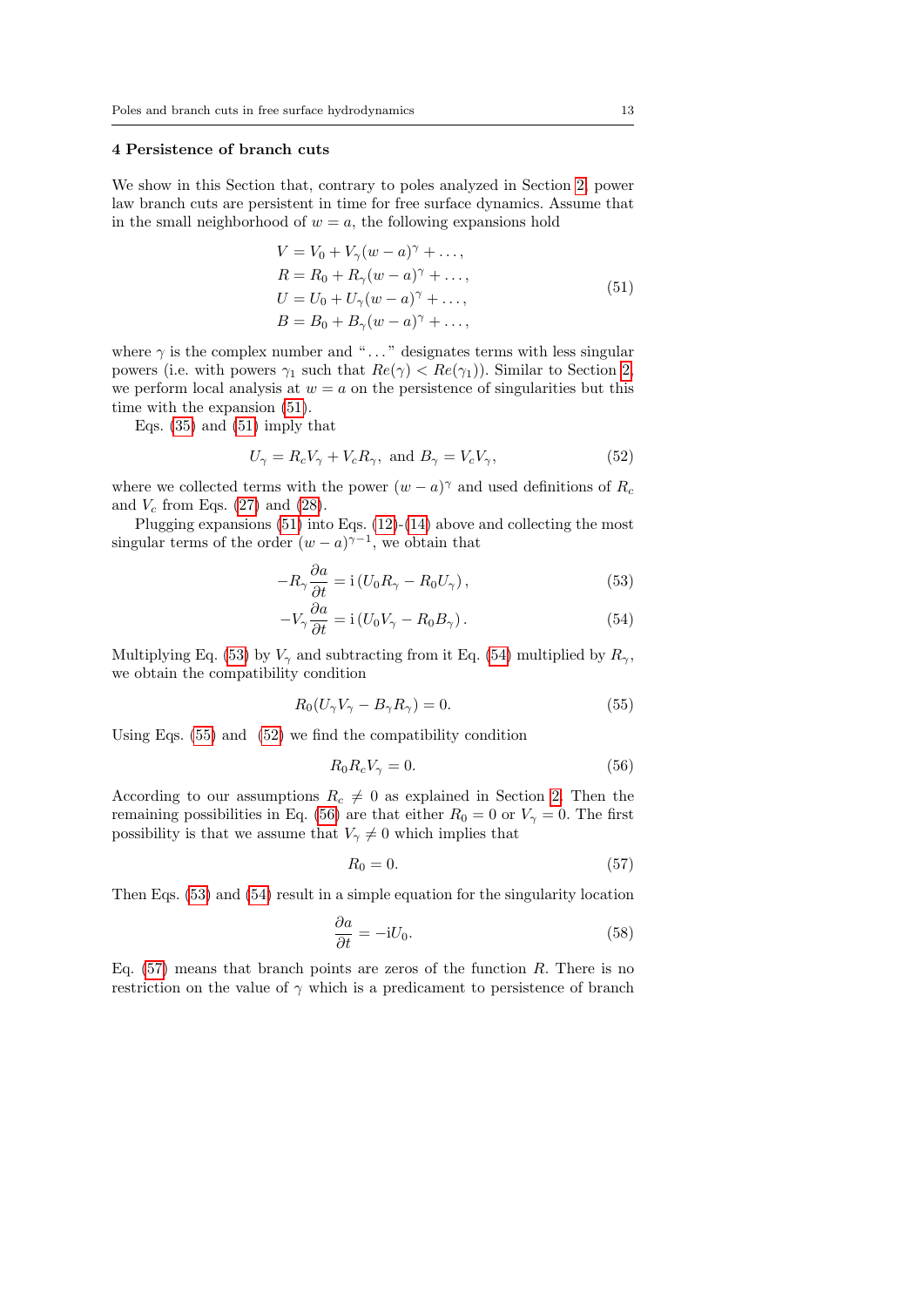points of arbitrary types. Nevertheless the most common type of branch points, observed in our numerical experiments is  $\gamma = \frac{1}{2}$  which is consistent with the results of Refs. [\[19,](#page-14-13) [37,](#page-15-1) [38,](#page-15-2) [22,](#page-14-14) [23\]](#page-14-15). Square root singularities have been also intensively studied based on the representation of vortex sheet in Ref. [\[32,](#page-15-12) [30,](#page-14-16) [2,](#page-13-0) [21,](#page-14-17) [5,](#page-13-1) [6,](#page-13-2) [3,](#page-13-3) [34,](#page-15-13) [7,](#page-14-18) [1,](#page-13-4) [11,](#page-14-19) [4,](#page-13-5) [48,](#page-15-14) [20,](#page-14-20) [47\]](#page-15-10).

Particular solution of Eqs. [\(12\)](#page-2-2)-[\(14\)](#page-2-3) is Stokes wave which is a nonlinear periodic gravity wave propagating with the constant velocity [\[35,](#page-15-15) [36\]](#page-15-16). In the generic situation, when the singularity of Stokes wave is away from the real axis (non-limiting Stokes wave), the only allowed singularity in  $\mathbb C$  is  $\gamma = 1/2$ as was proven in Ref. [\[37\]](#page-15-1) for the first (physical) sheet of the Riemann surface and in Ref. [\[26\]](#page-14-21) for the infinite number of other (non-physical) sheets of Riemann surface. Refs. [\[17,](#page-14-22) [18,](#page-14-23) [27\]](#page-14-24) provided detailed numerical verification of these singularities. The limiting Stokes wave is the special case  $\gamma = 1/3$  with  $a = iIm(a)$ . Also Ref. [\[38\]](#page-15-2) suggested the possibility in exceptional cases of the existence of  $\gamma = 1/n$  singularities with n being any positive integer as well as singularities involving logarithms.

The second possibility to satisfy the compatibility condition [\(56\)](#page-12-6) is to assume that  $V_{\gamma} = 0$ . In that case either V is the regular function at  $w = a$  (while R has a branch point at  $w = a$ ) or one of less singular terms is not zero. We also notice that  $(R_0)_t \propto R_0$  (i.e. the case [\(57\)](#page-12-7) corresponds to the zero initial condition for  $R_0$ ) as can be obtained from the analysis similar to provided above in this section. A further study of that case is beyond of the scope of this paper.

### Conflict of interest

The authors declare that they have no conflict of interest.

Acknowledgements The work of P.M.L. and V.E.Z. was supported by the state assignment "Dynamics of the complex systems". The work of P.M.L. was supported by the National Science Foundation, grant DMS-1814619. The work of V.E.Z. was supported by the National Science Foundation, grant number DMS-1715323. The work of V.E.Z. described in section 2 was supported by the Russian Science Foundation, grant number 19-72-30028.

#### References

- <span id="page-13-4"></span>1. Baker, G., Caflisch, R.E., Siegel, M.: Singularity formation during Rayleigh–Taylor instability. Journal of Fluid Mechanics 252, 51–78 (1993)
- <span id="page-13-0"></span>2. Baker, G.R., Meiron, D.I., Orszag, S.A.: Generalized vortex methods for free-surface flow problems. Journal of Fluid Mechanics 123, 477-501 (1982)
- <span id="page-13-3"></span>3. Baker, G.R., Shelley, M.J.: On the connection between thin vortex layers and vortex sheets. Journal of Fluid Mechanics 215, 161–194 (1990)
- <span id="page-13-5"></span>4. Baker, G.R., Xie, C.: Singularities in the complex physical plane for deep water waves. J. Fluid Mech. 685, 83–116 (2011)
- <span id="page-13-1"></span>5. Caflisch, R., Orellana, O.: Singular Solutions and Ill–Posedness for the Evolution of Vortex Sheets. SIAM Journal on Mathematical Analysis 20(2), 293–307 (1989)
- <span id="page-13-2"></span>6. Caflisch, R., Orellana, O., Siegel, M.: A Localized Approximation Method for Vortical Flows. SIAM Journal on Applied Mathematics 50(6), 1517–1532 (1990)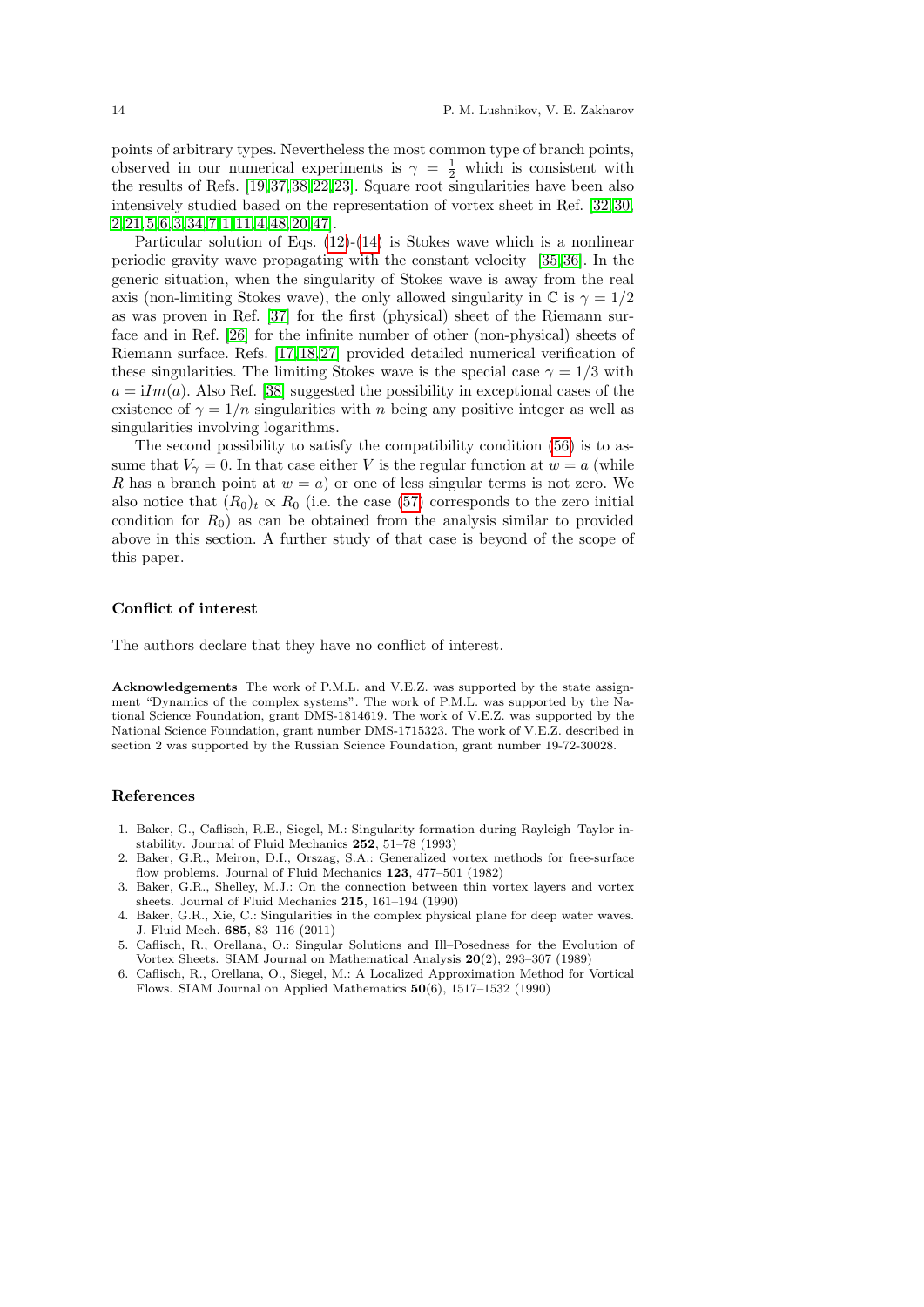- <span id="page-14-18"></span>7. Caflisch, R.E., Ercolani, N., Hou, T.Y., Landis, Y.: Multi-valued solutions and branch point singularities for nonlinear hyperbolic or elliptic systems. Communications on Pure and Applied Mathematics 46(4), 453–499 (1993)
- <span id="page-14-3"></span>8. Chalikov, D., Sheinin, D.: Direct modeling of one-dimensional nonlinear potential waves. Adv. Fluid Mech 17, 207–258 (1998)
- <span id="page-14-4"></span>9. Chalikov, D., Sheinin, D.: Modeling of extreme waves based on equation of potential flow with a free surface. Journal of Computational Physics 210, 247–273 (2005)
- <span id="page-14-5"></span>10. Chalikov, D.V.: Numerical Modeling of Sea Waves. Springer (2016)
- <span id="page-14-19"></span>11. Cowley, S.J., Baker, G.R., Tanveer, S.: On the formation of Moore curvature singularities in vortex sheets. J. Fluid Mech. 378, 233–267 (1999)
- <span id="page-14-8"></span>12. Craig, W., Sulem, C.: Numerical simulation of gravity waves. J. Comput. Phys. 108, 73–83 (1993)
- <span id="page-14-7"></span>13. Dyachenko, A.I.: On the dynamics of an ideal fluid with a free surface. Dokl. Math. 63(1), 115–117 (2001)
- <span id="page-14-9"></span>14. Dyachenko, A.I., Dyachenko, S.A., Lushnikov, P.M., Zakharov, V.E.: Dynamics of Poles in 2D Hydrodynamics with Free Surface: New Constants of Motion. Journal of Fluid Mechanics 874, 891–925 (2019)
- <span id="page-14-2"></span>15. Dyachenko, A.I., Kuznetsov, E.A., Spector, M., Zakharov, V.E.: Analytical description of the free surface dynamics of an ideal fluid (canonical formalism and conformal mapping). Phys. Lett. A 221, 73–79 (1996)
- <span id="page-14-6"></span>16. Dyachenko, A.I., Lushnikov, P.M., Zakharov, V.E.: Non-canonical Hamiltonian structure and Poisson bracket for two-dimensional hydrodynamics with free surface. Journal of Fluid Mechanics 869, 526–552 (2019)
- <span id="page-14-22"></span>17. Dyachenko, S.A., Lushnikov, P.M., Korotkevich, A.O.: The complex singularity of a Stokes wave. JETP Letters 98(11), 675–679 (2013). DOI 10.7868/S0370274X13230070
- <span id="page-14-23"></span>18. Dyachenko, S.A., Lushnikov, P.M., Korotkevich, A.O.: Branch Cuts of Stokes Wave on Deep Water. Part I: Numerical Solution and Padé Approximation. Studies in Applied Mathematics 137, 419–472 (2016). DOI DOI:10.1111/sapm.12128
- <span id="page-14-13"></span>19. Grant, M.A.: The singularity at the crest of a finite amplitude progressive Stokes wave. J. Fluid Mech. 59(2), 257–262 (1973)
- <span id="page-14-20"></span>20. Karabut, E.A., Zhuravleva, E.N.: Unsteady flows with a zero acceleration on the free boundary. J. Fluid Mech. 754, 308–331 (2014)
- <span id="page-14-17"></span>21. Krasny, R.: A study of singularity formation in a vortex sheet by the point–vortex approximation. Journal of Fluid Mechanics 167, 65–93 (1986)
- <span id="page-14-14"></span>22. Kuznetsov, E., Spector, M., Zakharov, V.: Surface singularities of ideal fluid. Physics Letters A  $182(4-6)$ , 387 – 393 (1993). DOI http://dx.doi.org/10.1016/0375-9601(93) 90413-T
- <span id="page-14-15"></span>23. Kuznetsov, E.A., Spector, M.D., Zakharov, V.E.: Formation of singularities on the free surface of an ideal fluid. Phys. Rev. E 49, 1283–1290 (1994). DOI 10.1103/PhysRevE. 49.1283. URL <http://link.aps.org/doi/10.1103/PhysRevE.49.1283>
- <span id="page-14-0"></span>24. Landau, L.D., Lifshitz, E.M.: Fluid Mechanics, Third Edition: Volume 6. Pergamon, New York (1989)
- <span id="page-14-12"></span>25. Lushnikov, P.M.: Exactly integrable dynamics of interface between ideal fluid and light viscous fluid. Physics Letters A  $329$ ,  $49 - 54$  (2004)
- <span id="page-14-21"></span>26. Lushnikov, P.M.: Structure and location of branch point singularities for Stokes waves on deep water. Journal of Fluid Mechanics 800, 557–594 (2016)
- <span id="page-14-24"></span>27. Lushnikov, P.M., Dyachenko, S.A., Silantyev, D.A.: New conformal mapping for adaptive resolving of the complex singularities of Stokes wave. Proc. Roy. Soc. A 473, 20170198 (2017)
- <span id="page-14-10"></span>28. Lushnikov, P.M., Zubarev, N.M.: Exact solutions for nonlinear development of a Kelvin-Helmholtz instability for the counterflow of superfluid and normal components of Helium II. Phys. Rev. Lett. 120, 204504 (2018)
- <span id="page-14-11"></span>29. Lushnikov, P.M., Zubarev, N.M.: Explosive Development of the Kelvin-Helmholtz Quantum Instability on the He-II Free Surface. J. Exp. Theor. Phys. 129, 651–658 (2019)
- <span id="page-14-16"></span>30. Meiron, D.I., Baker, G.R., Orszag, S.A.: Analytic structure of vortex sheet dynamics. Part 1. Kelvin–Helmholtz instability. Journal of Fluid Mechanics 114, 283–298 (1982)
- <span id="page-14-1"></span>31. Meison, D., Orzag, S., Izraely, M.: Applications of numerical conformal mapping. J. Comput. Phys. 40, 345–360 (1981)